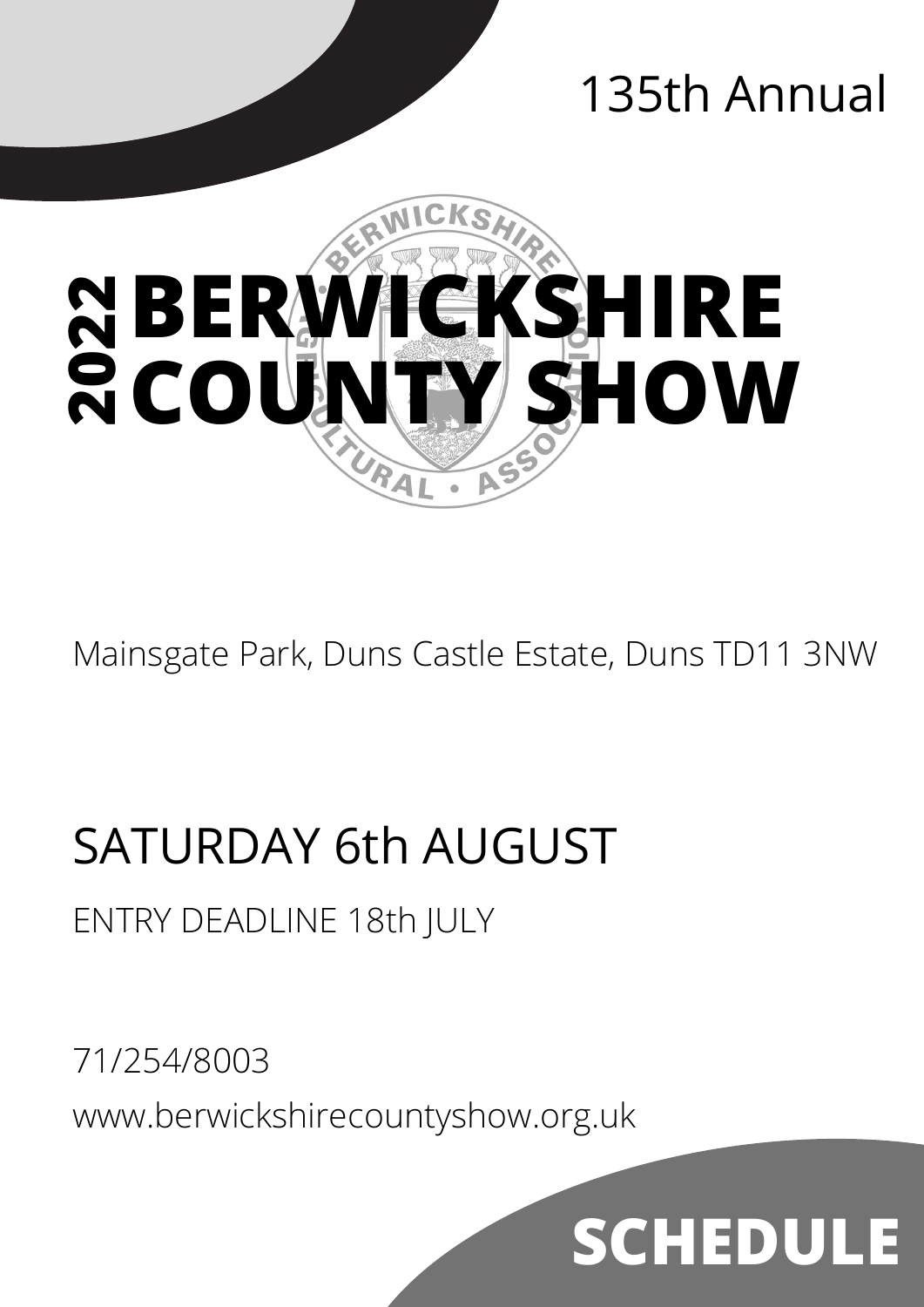### **Patron of the Association:**

A.D. Hay Esq.,Duns Castle, Duns

#### **President:**

Peter Sanderson, Middlefield, Duns TD11 3HT

#### **Directors**

- Andrew Rodger, Stobswood, Longformacus
- Ian McFarlane, Quixwood, Grantshouse
- Alan Cowe, Marigold, Preston
- George Hamilton, Ramrig, Duns
- James Royan, Putton Mill, Duns
- Wm. Dalgleish, Whitefield Crescent, Newton St Boswells, Melrose
- S Thomson, Lambden, Greenlaw
- Robert Fleming, Winfield, Paxton, Berwick-upon-Tweed (YFC)
- Neil Harvey, Blackadder Mains, Duns
- Ben Sanderson, Middlefield, Gavinton, Duns
- Keiran Wilkinson, Duns
- Jonathan Black, Redpath Farm, Duns
- R Swan, Blackhouse, Reston, Eyemouth
- P Donaldson, 4 Todholes, Greenlaw
- Neil Redpath, 1 Buchan Cottage, Duns Castle Estate, Duns
- Emma Hodge, Rulesmains, Duns
- Darren Aitchison, Kirklea, Currie St., Duns
- Alan Lamont, Dunslaw, Duns
- Ellen Renton, Wellrig, Hardens Rd, Duns
- Andrew Thomson, Mungoswalls, Duns
- Kirsty Docker, Blackcastle, Innerwick, Dunbar

# **Co-opted for one year only**

- Donald Seed, Woodend, Duns
- Neil Anderson, Crichness, Cranshaws, Berwickshire
- M Arnott, Butterdean, Grantshouse, Duns
- T Culham, Mansefield, Marchmont Road, Greenlaw
- Bob Forrest, Preston Farm, Preston, Duns

#### **Chairman of Directors:**

Jonathan Black, Redpath Farm, Duns

#### **Secretary:**

Natalie Cormack, Dairy Cottage, Tower Road, Ayton, Berwickshire TD14 5QX Tel : 01890 781006 email: [dunsshow@btopenworld.com](mailto:dunsshow@btopenworld.com)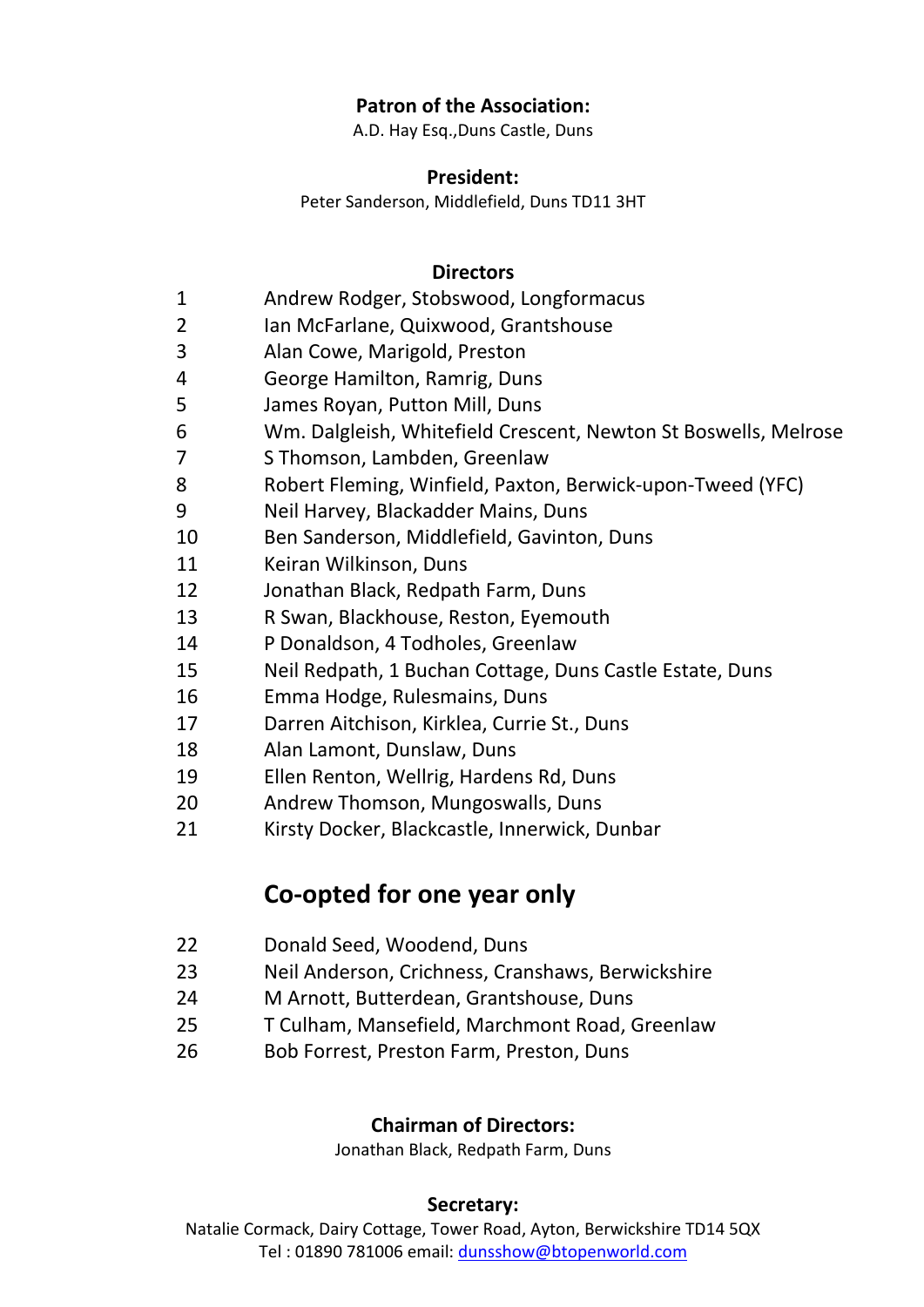# **ENTRIES CLOSE MONDAY 18th JULY 2022**

# **JUDGING TIMETABLE**

| CATTLE (Two Rings)                                   | $10.00$ am         |
|------------------------------------------------------|--------------------|
| <b>COLOURED HORSES (after Veteran Horses)</b>        | 10.30 pm           |
| <b>DOG SHOW</b>                                      | 1.00 <sub>pm</sub> |
| IN HAND SPORTS HORSES (MAIN RING)                    | 8.30 am            |
| <b>MOUNTAIN &amp; MOORLAND (After Riding Ponies)</b> | 10.30am            |
| <b>OVERALL CATTLE CHAMPIONSHIP</b>                   | 11.30 am           |
| <b>OVERALL SHEEP CHAMPIONSHIP</b>                    | $12:00 \text{ pm}$ |
| <b>PAIRS JUMPING</b>                                 | 12.00 pm           |
| <b>PONY GAMES</b>                                    | $2.30 \text{ pm}$  |
| <b>RETRAINED RACEHORSES</b>                          | $9.00$ am          |
| RIDDEN & WORKING HUNTERS (MAIN RING)                 | $9.30$ am          |
| <b>RIDING PONIES</b>                                 | 8.30 am            |
| <b>SHEEP (Multiple Rings)</b>                        | $10.00$ am         |
| <b>SHOW JUMPING</b>                                  | 12.00 pm           |
| <b>VETERAN HORSES</b>                                | 9.00 am            |
| <b>WORKING HUNTER PONIES</b>                         | 8.30 am            |
| These times are antumportate nat                     |                    |

**These times are only provisional**

# **ENTRY FEES**

| <b>Section</b>                                 | <b>Members</b>                 | <b>Non-Members</b>         |
|------------------------------------------------|--------------------------------|----------------------------|
| Section I & II- Cattle & Sheep                 | £3 ea entry                    | £5 per entry               |
| All Horse Classes (except RoR and showjumping) | £5 ea entry                    | £7 per entry               |
| <b>Retrained Racehorses</b>                    | £10 per entry                  | £10 per entry              |
| Showjumping                                    | $£5$ or $£10$ for 3<br>classes | £7 or £15 for 3<br>classes |
| Gymkhana Games                                 | £1 per child                   | £3 per child               |
| Poultry **                                     | £1                             | n/a                        |
| Eggs (per plate)                               | 50p                            | n/a                        |
| Vintage / Classic Cars and Tractors            | Free                           | £2 per entry               |

**\*\*Note Poultry and Eggs Entrants are required to pay a day membership of £1 in order to compete for the specials. Please include this on your entry form.**

**ONLINE ENTRIES and payment can be made from** 

**[www.berwickshirecountyshow.org.uk](http://www.berwickshirecountyshow.org.uk/) for cattle, sheep, poultry and vintage**

**ONLINE ENTRIES and payment for horses can be made from https://bcshow.lite.events**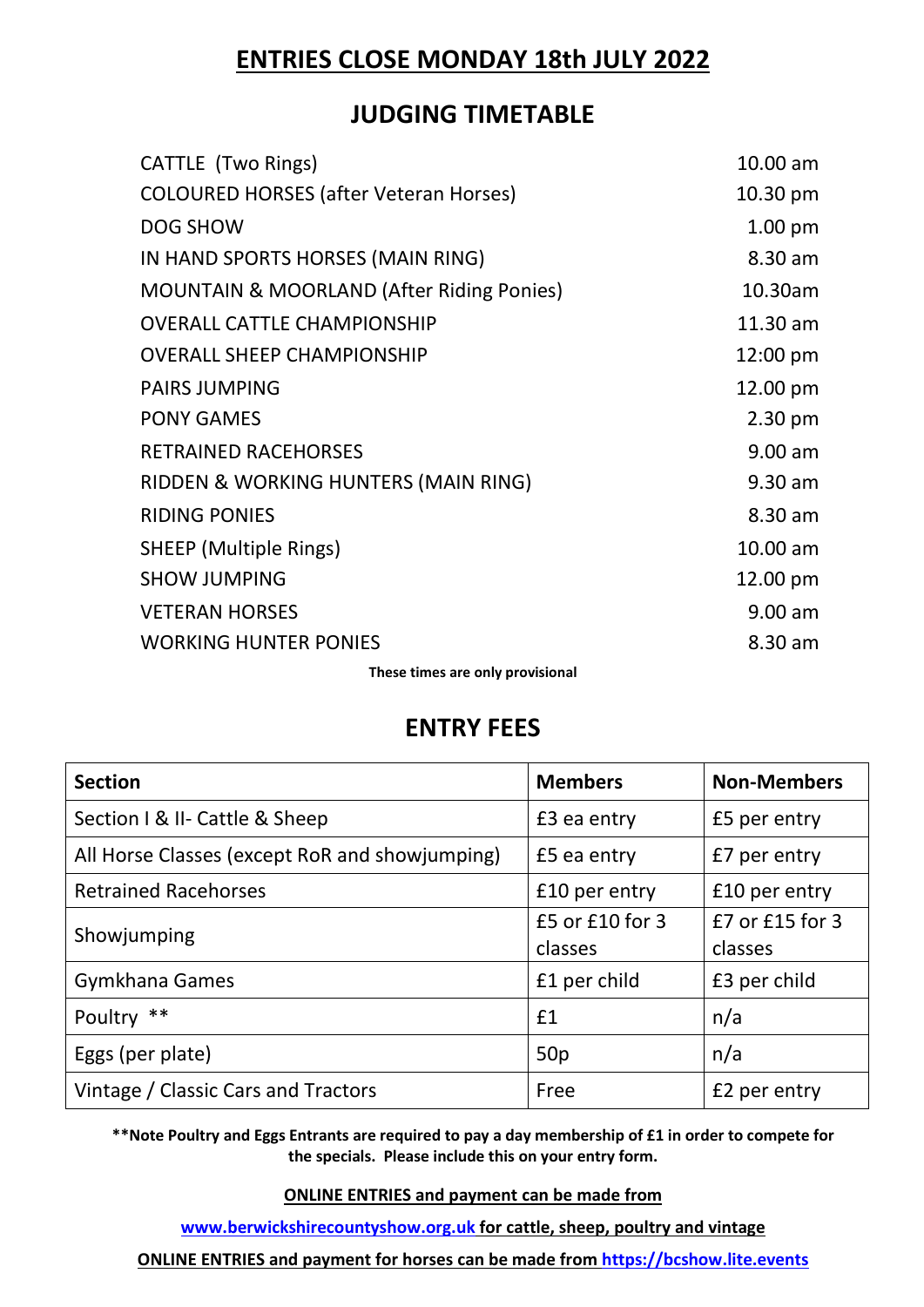#### **RULES AND REGULATIONS**

- 1. The Directors reserve to themselves the right of refusing, cancelling, or prohibiting the exhibition of entries from any person who, after 1st January 1977, has been expelled from the membership of any Agricultural or Dairy Society, or who may have attempted to obtain a prize by giving a false Certificate, or by other unfair means, or who is under exclusion from any Breed Society for fraudulent practices.
- 2. The Directors reserve to themselves the right of refusing any entries they may think fit to exclude, or to prohibit the exhibition of any entry, and to retain the entry money paid for such entry, if it be proved to their satisfaction that said entry was contrary to any of the Association's regulations.
- 3. All stock exhibited at the Show must be the bona fide property of the exhibitor in whose name it is entered. In these rules and regulations the word "stock" shall include animals and poultry of any kind whatever.
- 4. Stock entered for competition or exhibition and actually in the Show grounds is subject to the control and under orders of the Directors, Secretary, or other Show officials and may not be withdrawn from competition or exhibition without the consent of the Directors or Secretary.
- 5. It is the responsibility of exhibitors to ensure that stock brought into the Showfield by them or on their behalf is free from disease and under proper control at all times. The Association shall not be responsible for any illness, disease, injury or damage contracted or caused to stock, stock attendants, exhibitors or others connected with such stock on account of the state of health of or by the actions of any stock on the Show ground. All exhibitors and others submitting entries shall be deemed to have accepted the terms of these rules.
- 6. Persons making insulting remarks to or unduly interfering with any Exhibitor, Judge, Steward or other Official while in performance of their duties or refusing to accept or display tickets, or rosettes, etc., awarded by the Judge or any unseemly conduct shall be considered guilty of misconduct and dealt with under these rules.
- 7. All persons in charge of Stock or other exhibits and all persons admitted into the Show ground shall be subject to the rules governing the same and shall obey the orders of the Association's representatives. All exhibitors are held responsible for the conduct of employees and helpers.
- 8. The Stewards have power to enforce all the regulations of the Association in their different departments.
- 9. A protest having reference to exhibits at the Show may be lodged by any exhibitor competing in the same class. Such protests shall be lodged with the Secretary before four o'clock on the day of the Show, stating clearly the grounds of objection and accompanied by a deposit of Five Pounds for each protest. This deposit shall be forfeited if in the opinion of the Directors the protest was a frivolous one. The Directors reserve the power to lodge any protest themselves without fee. In either case the Secretary shall give written notice to the exhibitor of such stock as may be protested against within seven days of the Show. All protests shall be considered by the Directors at their first meeting after the Show, or at a meeting specially called for the purpose and the Secretary shall communicate the result to the exhibitor and protester within seven days of such meeting
- 10. The violation of any of the regulations shall render the offending exhibitor liable to forfeiture of all premiums awarded or such proportion as the Directors may think fit, expulsion from the Association, and prohibition from competing at any future Show of the Association.
- 11. The decision of the Directors shall in all cases be final in connection with the conduct of the Show. All persons present at the Show whether as a Judge, Exhibitor, visitor, or otherwise, shall be deemed thereby to have agreed to refer the subject matter of such a decision to the final determination of the Directors to the exclusion of all Courts of Law.
- 12. The Directors reserve to themselves the right to report the decisions under these rules, along with the names and addresses of the persons decided against, to kindred Associations or Societies, and to such newspapers or journals as they may think proper. Every person present at the Show in whatever capacity shall be deemed to have consented to such measures being taken.
- 13. No exhibitor shall have more than three entries in any one class.
- 14. All livestock must be on the ground not later than 9.a.m. and shall not be removed before 3 p.m. without written consent obtained from the Secretary. Attendants must remain in charge of their stock while on the Show ground. Any infringement of this Rule will cause forfeiture of Tickets and Prizes.
- 15. In the event of there being fewer than three exhibits in any Class, only one prize may be awarded.
- 16. The Veterinary Adviser will examine the Grazing Cattle before judging commences.
- 17. The Entry Fees shall be stated under the various sections.
- 18. Animals not included in the Sections for competition may be exhibited as extra stock on payment of the appropriate entry fees and will receive Honorary Premiums, but are not eligible for money or other prizes.
- 19. Admission tickets will be sent to all exhibitors, who are not Members of the Association, whose entry fees amount to £5 or over.
- 20. Exhibitors must state on Entry Forms whether or not their exhibits are eligible for the Special Prizes. If no declaration is made at entry it will be assumed that exhibits are not eligible for any of these Special Prizes. Entry forms must contain entries for only one Exhibitor.
- 21. Admission tickets will be sent to exhibitors for the admission to the Show Field of their employees who are in charge of their Stock. A maximum of two tickets will be allowed for entries in any one section.
- 22. Prize Money will not be paid unless the exhibitor's full name and address is shown on the Entry Form at the time of entry.
- 23. Prize Money will be given in cash, along with Rosettes, to the Stock Attendant.
- 24. Presented cups must be returned to the Secretary's tent on Show day to be forwarded to W.J.Blair, Jeweller, Kelso for engraving. Winning exhibitors will be notified when the engraved trophy is ready for collection.
- 25. **All entries must be made on the printed form supplied and must reach The Secretary, ACCOMPANIED BY THE TOTAL ENTRY FEE, not later than 19 days prior to the Show**. Late entries will only be accepted in those classes where specific provision exists. Receipts will not be given unless requested.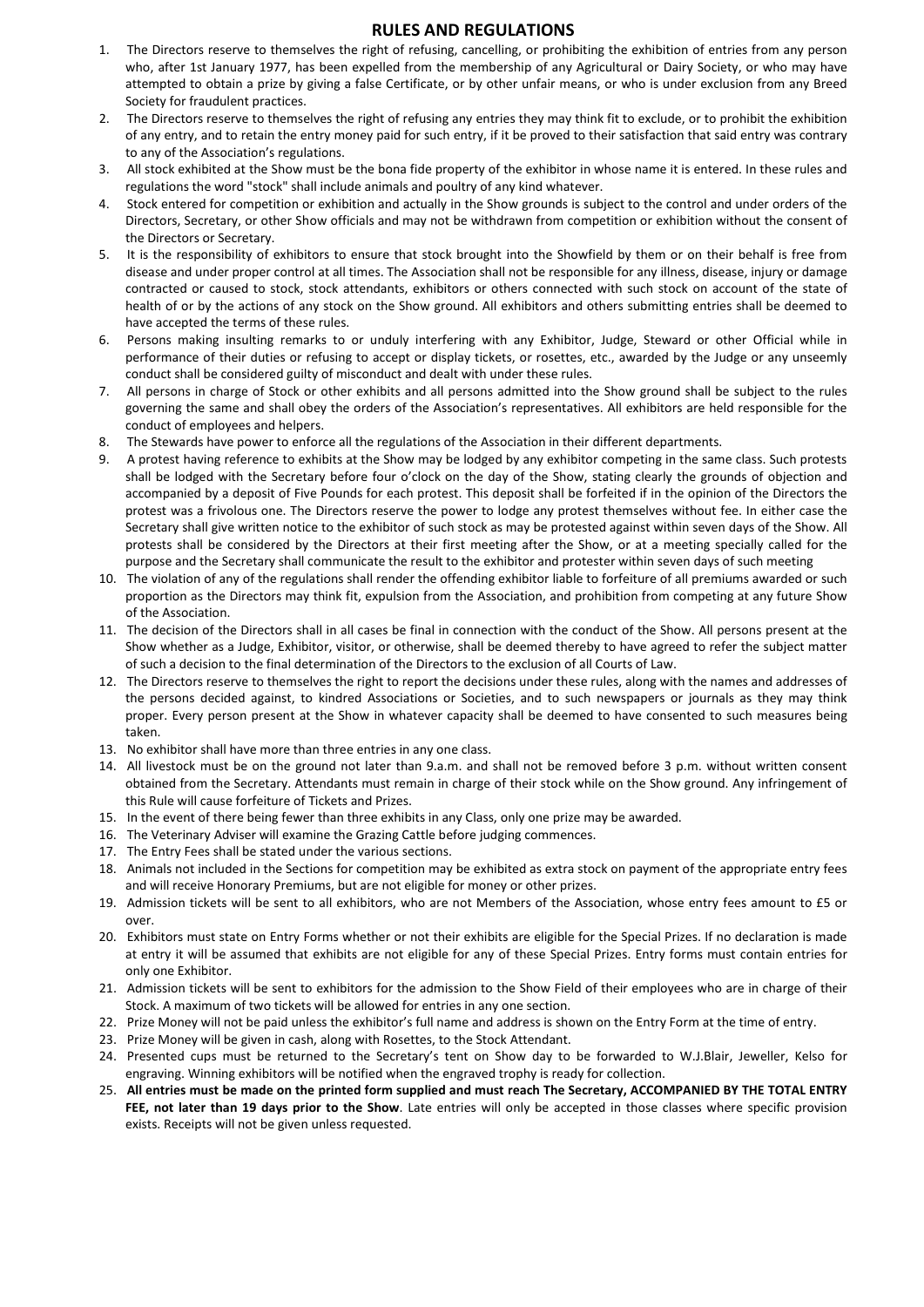# **JUDGES**

| <b>Section</b>                                                                                                         | <b>Judge</b>                                                                           |
|------------------------------------------------------------------------------------------------------------------------|----------------------------------------------------------------------------------------|
| <b>Overall Show Champion</b>                                                                                           | Wm. Hamilton, Earlside, Bonchester Bridge, Hawick                                      |
| <b>Overall Cattle Champion</b>                                                                                         | Donald MacPherson, Castlehills, Berwick-upon-Tweed                                     |
| <b>Aberdeen Angus &amp; Multibreed</b>                                                                                 | Gemma McCornick, Boreland, Kirkcowan, Newton<br><b>Stewart</b>                         |
| <b>Charolais, Simmental, Limousin &amp; Crossbred Cattle</b>                                                           | Peter Henshall, Sarkshields Farm, Eaglesfield, Lockerbie                               |
| <b>Commercial Herd Competition</b>                                                                                     | Mr John Brown, Braeheads, Reston                                                       |
| <b>Overall Sheep Champion</b>                                                                                          | Derek Hall, Upper Firth, Penicuik                                                      |
| <b>Blackfaced, Scotch Mule &amp;</b><br><b>Greyfaced, Bluefaced Leicester</b>                                          | Stephen Little, Boreland Farm Cottage, Eddleston,<br><b>Peebles</b>                    |
| Suffolk, Unregistered Suffolk, Crossbred Sheep,<br><b>Multibreed (MV Non Accredited)</b>                               | Michael Elliot, Woodside, Yetholm, Kelso                                               |
| <b>Texel, Multibreed (MV Accredited)</b>                                                                               | Tom Cockburn, Kingside, Penicuik                                                       |
| <b>Prime Cross Bred Lambs</b>                                                                                          | Derek Hall, Upper Firth, Penicuik                                                      |
| <b>Dorset Horn and Poll Dorset</b>                                                                                     | Alex Birch, Gorse Bank Farm, Baslow, Bakewell,<br>Derbyshire                           |
| Shetland (Coloured), Shetland (White)                                                                                  | Philip Cowan, 8 Post Office Street, Witton-le-Wear,<br>Bishop Auckland, Co. Durham     |
| Ridden & Working Hunters, In Hand Sports<br>Horses, Retrained Racehorses, Round the Ring,<br><b>Riding Club Horses</b> | Joanne Shields, 34 Park Road, Swarland, Morpeth<br>1.<br>2. TBA                        |
| <b>Overall Pony Champion</b>                                                                                           | Panel                                                                                  |
| <b>Working Hunter Ponies</b>                                                                                           | 1. Jane Clark, Over Roxburgh, Kelso<br>2. Kay Gilchrist, East Meikle Pinkerton, Dunbar |
| <b>Riding Pony Classes, Mountain and Moorland</b>                                                                      | Jenny Wilson, Nenthorn Equestrian Centre, Nenthorn,<br>Kelso                           |
| <b>Jumping</b>                                                                                                         | Messers Jeffrey, Lindean Smithy, Lindean, Galashiels                                   |
| <b>Coloured Horses, Veteran Horses</b>                                                                                 | Cheryl Robertson McGhee, Newhouse Deanhead<br>Steading, Dunfermline, Fife              |
| <b>Poultry and Eggs</b>                                                                                                | W & K Gardner, 22 Whitelees Road, Cleghorn, Lanark                                     |
| <b>Companion Dog Show</b>                                                                                              | Nicola Pitcaithly, 19 Ladeside Crescent, Larbert                                       |
| <b>Vintage / Classic Cars</b>                                                                                          | Archie Simmonds, Chirnside                                                             |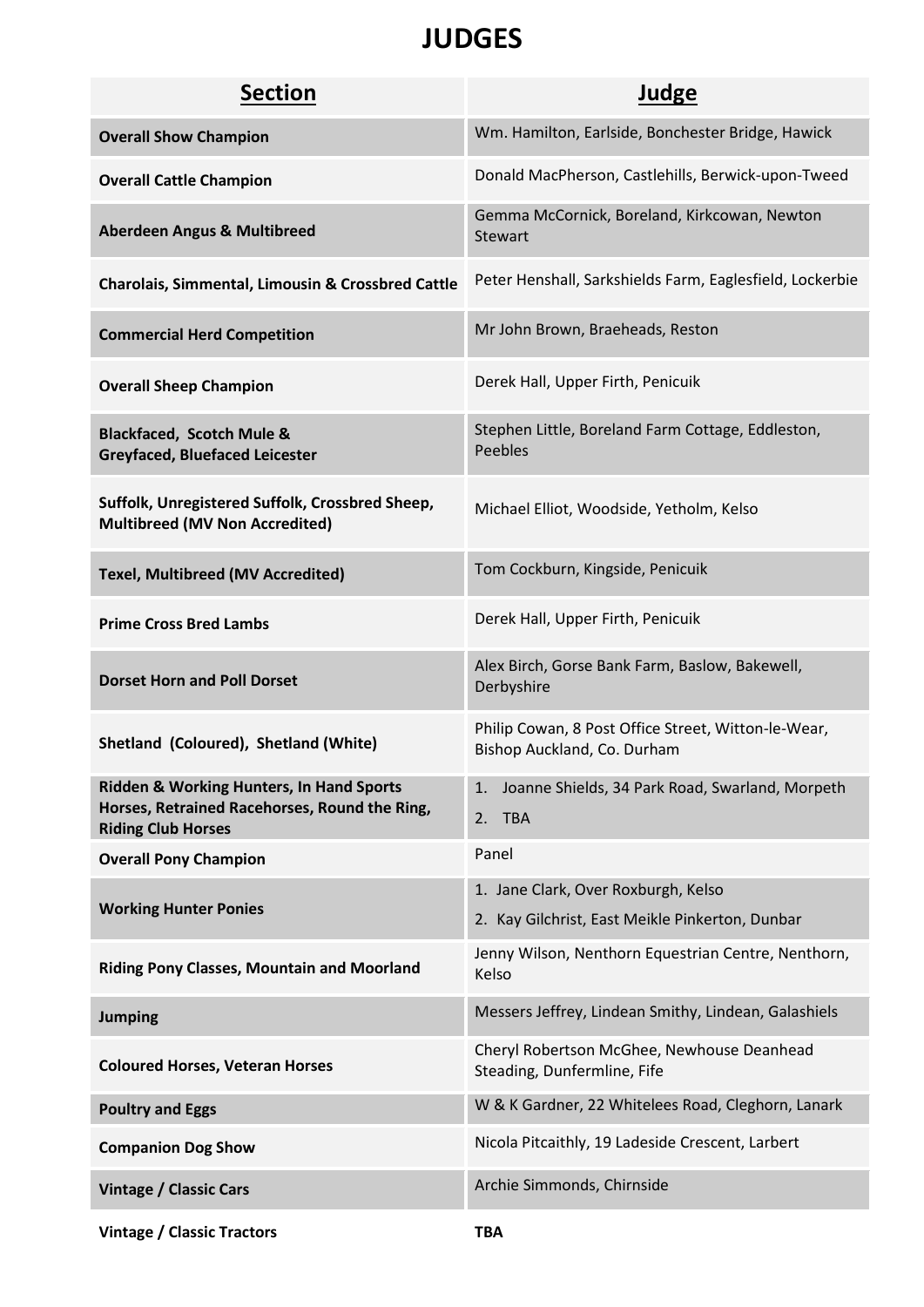|                                          | 1 <sup>st</sup> | 2 <sub>nd</sub> | 3 <sup>rd</sup> |
|------------------------------------------|-----------------|-----------------|-----------------|
| <b>Cattle (excluding Aberdeen Angus)</b> | £10             | £6              | £4              |
| <b>Aberdeen Angus</b>                    | £20             | f12             | £8              |
| <b>Sheep</b>                             | £10             | £6              | £4              |
| <b>Horses</b>                            | £10             | £6              | £4              |
| <b>Jumping 601-606</b>                   | f12             | £8              | £5              |
| <b>Poultry and Eggs</b>                  | Rosette         | Rosette         | Rosette         |
| <b>Companion Dog Show</b>                | Dog Food        | Dog Food        | Dog Food        |

### **PRIZE MONEY SCHEDULE**

**This represents the main prize money available, except where specified**

# **Berwickshire Agricultural Association Trophies**

**CHAMPION of CHAMPIONS (Overall)** T48 BAA Cup for the Exhibit judged to be the overall Champion from the Sheep, Cattle, Poultry and Horse Sections

#### **Cattle**

**Overall Cattle Champion**

**LLOYDS TRACTOR TROPHY** (T2) for the **Overall Champion** (Classes 1-27). This trophy has been re-presented to the Commercial Cattle Champion from 2013.

**CHALLENGE CUP** (T3) Presented by the late M.S.Thomson Esq. of Lambden for the Champion Aberdeen Angus Exhibit. To be held for one year.

**CHAPMAN AND FREARSON PERPETUAL CHALLENGE TROPHY** (T5) Presented by Chapman and Frearson, now presented for the best Aberdeen Angus exhibit of opposite sex to the Champion. To be held for one year.

**ABERDEEN ANGUS SOCIETY TARTAN SASH** presented to the **Champion** and a **Rosette** for the best animal bred by exhibitor.

An engraved **Whisky Glass** will be presented to the best animal should there be more than 15 exhibits.

**SILVER PERPETUAL CHALLENGE CUP (T6)** presented by the Scottish & Northern Charolais Breeders Assoc for the Champion Charolais Exhibit. To be held for one year.

**SILVER PERPETUAL CHALLENGE CUP (T7)** presented by A.M.& A. Calder (Farms) Ltd., for the Best Charolais bred by Exhibitor. To be held for one year.

**N F U MUTUAL CUP (T9)** presented by The National Farmers Union Mutual Insurance Society for the Champion Simmental Exhibit. To be held for one year.

**SILVER TANKARD (T10)** for the best pair of pure bred Simmental shown by one exhibitor.

**BROADMEADOWS QUAICH** (T4) Presented by D. H. Crighton for the best exhibit in classes 19 to 24 inclusive. To be held for one year.

**THE YOUNG CUP (T42)** Presented by G Young, Fogorig, in 1953 for Hereford classes now to be for the best exhibit in classes 25 to 28. Inclusive. To be held for one year.

**CHAMPIONSHIP CUP** (T11) presented by Berwickshire Agricultural Association for the best Exhibit in Classes 29 to 40 inclusive.

**THE R.J.F. CHALLENGE CUP** (T12) presented by the late R.J. Forrest Esq., Whitemire, Duns, to be won and held for one year by the best pen of Cross Home Bred Cattle which have been bred by Exhibitor in Classes 29, 30, 34, 35, 36, 37 & 38. This trophy has been re-presented to the Overall Cattle Champion from 2013.

**GEORGE CORMACK CHALLENGE CUP** (T64) for the exhibitor gaining most points in the cattle classes.

**Sheep**

**Overall Sheep Champion DONALD CRUIKSHANK CUP (T13)** for Overall Champion to be held for one year.

**THE MOIRA INGOLDSBY CUP (T40)** for Reserve Champion to be held for one year.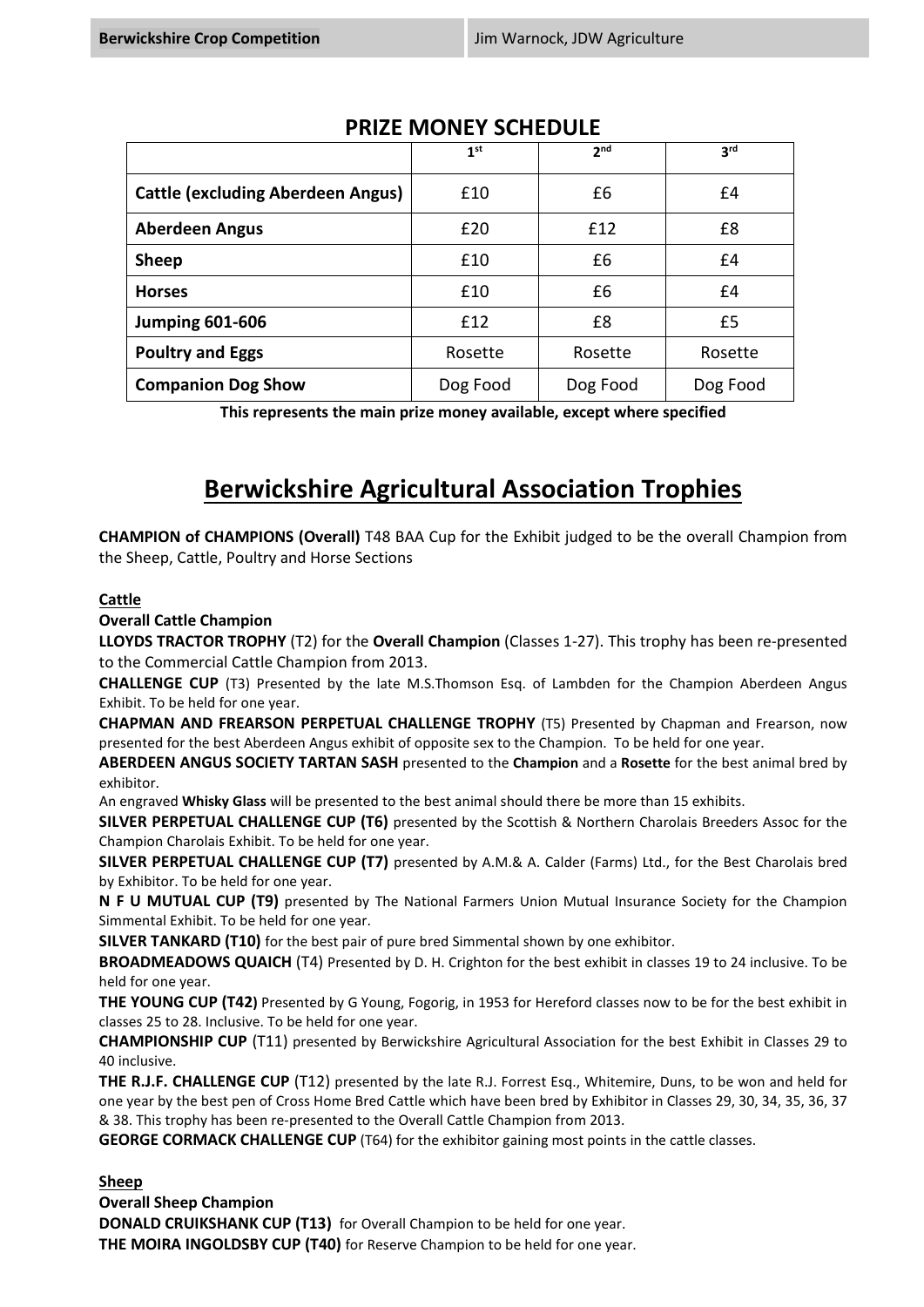**SILVER CUP (T15)** re-presented to the Association by W & J Thomson, Hownam Grange, Kelso in 1999 after being won outright by them for the Best Exhibit in the Cheviot Classes. (Classes 200-205 inclusive). To be won 3 years in succession or 4 times with different animals before being won outright.

**THE HOPES SILVER ROSE BOWL (T16)** presented by Sir John Gilmour, Bt., for the Best Exhibit in the Blackfaced Classes. (Classes 207- 215 incl) To be held for one year.

**SILVER CUP (T17)** presented by the late W.E. Kitson, Esq., of Blanerne, for the Best Exhibit in the Half Bred Sheep Classes(Classes 217-218 inclusive). To be held for one year.

**THE MILLAR SALVER (T18)** Presented by G.H.Millar Esq., West Foulden, for the Best Exhibit in the Suffolk Down Classes (Classes 219-224 & 226-231 inclusive). To be held for one year.

**THE DEREK McLAIN CUP (T44)** presented by the McLain family for the Best of Opposite Sex in the Suffolk Down Classes. (Classes 219-224 & 226-231 inclusive) To be held for one year.

**THE SHIDLAW SILVER TROPHY (T19)** presented by Mr and Mrs W.Potts, Shidlaw, Kelso for the best exhibit in the Crossbred sheep classes. To be won three years in succession or four times with different animals before being won outright. Classes 268-271 only.

**JD WILSON MILLENIUM TANKARD (T52)** presented by J.D. Wilson, Marlfield, Bowsden for the Best Suffolk Shearling Ram Exhibit MV and Non MV). To be held for one year.

**NORTHFIELD BOWL (T20)** presented by Messers Thomas McCrow and Son, Northfield, St.Abbs, for the Best Exhibit in the Grey Faced Classes (Classes 237-239 inclusive). To be held for one year. Animal must be by a Border Leicester or Bluefaced Tup out of a Blackfaced ewe.

**THE LORD BROCKETT CUP (T14)** previously awarded in the Border Leicester classes to be awarded to the best exhibit in Blue Leicester classes ( 240-245). To be held for one year.

**BERWICKSHIRE AGRICULTURAL ASSOC SALVER (T49)** presented by the Berwickshire Agricultural Association for the Best Texel Sheep Exhibit.

**THE BROXMOUTH PERPETUAL CHALLENGE TROPHY (T45)** presented by R. M. Eggo, Angus Cottage, Preston, Duns, Berwickshire. (Classes 263-267 inclusive).

**THE GREENDYKES BOWL (T21)** Presented by the late James Rennie, Greendykes, Macmerry to Classes 274 and 275 inclusive. To be won three years in succession or four separate times before being won outright.

**RK & B SHARP TROPHY (T50)** to be awarded to the Champion in classes 276 to 281 inclusive.

**RK & B SHARP SALVER (T51)** to be awarded to the Champion in classes 282 to 287 inclusive.

**GE & J MEIKLE PERPETUAL TROPHY (T61)** Presented by GE & J Meikle, St Baldreds', Tyninghame, Dunbar for the Overall Champion in the Shetland Sheep Classes (2011).

**MAINSACRE MEMORIAL QUAICH (T65)** New (2016) Presented by James Royan and Family in memory of their cousin Gregor Lamb. Awarded to the best Young Handler in the Sheep section.

#### **Hunting Stock**

**CHAMPIONSHIP CUP (T24**) presented by the Paxton Agricultural Society for the Best Exhibit in Classes 400-401 & 410-412 inclusive. To be won three years in succession or four times with different animals before being won outright. Champion and Reserve Champion Rosettes.

**SILVER PERPETUAL CHALLENGE CUP (T26)** presented by the late J.C.Menzies.Esq., of Houndwood House, for the Best Exhibit in the In Hand young hunting stock, 4 yrs old and under, class 401. Rosette for Winner and reserve.

**MANDERSTON BOWL (T27**) for the Best Hunter in Classes 410-412 inclusive. To be held for one year. Rosette for the best ridden Hunter and reserve.

**SILVER PERPETUAL CHALLENGE CUP (T25)** presented by the late M.S.Thomson Esq., of Lambden, for the Best Hunter, Mare, Filly or Gelding, Ridden or in Hand of any age bred in the County of Berwick, and the property of a Member of the Berwickshire Agricultural Association. Exhibitors must state if their exhibit is eligible for this Cup. Classes 400-401 & 410-412 inclusive. Rosette for best Berwickshire bred Hunter and reserve.

**YOUNG TROPHY (T54)** Presented by Mr & Mrs D Young for winner of Riding Club Horse Class (413). Special Rosette for the highest placed Veteran Horse in 413.

#### **Ponies**

**THE MILLENIUM TROPHY (T53)** presented by the Berwickshire Agricultural Association in the year 2000 for the Overall Pony Champion. To be held for one year. Classes 500-504, 510-513, and 520-523 inclusive. Rosette for the Overall Pony Champion and Reserve Champion.

**THE GLEN SILVER PERPETUAL CHALLENGE CUP (T28)** presented by the late J.K.T. Glen Esq., of Houndwood House, for the Best Exhibit in Classes **500-504** inclusive. Rosette Champion and Reserve Champion.

**CLOSEBURN GYPSY BARRON TROPHY (T60)** presented by Mr & Mrs Andrew Isles in the year 2010 for the best exhibit in class 520, small Mountain and Moorland. To be held for one year.

**DONALDSON SILVER SALVER (T29)** presented to the Association by Mrs J. Keith Donaldson, Glasgow, for the Best Exhibit in Phase 1. Classes **500-504** inclusive. To be held for one year. Only to be competed for by Members of the Berwickshire Pony Club. Rosette for best Berwickshire competitor.

**LADY CLEMINTINE WARING PERPETUAL CHALLENGE CUP (T30)** presented by the late Mrs C. Sitwell for the Best Ridden Pony in classes **510-513** inclusive.

**ANDREW HAMILTON CUP (T55)** presented by Andrew Hamilton for the best entry in class **512.**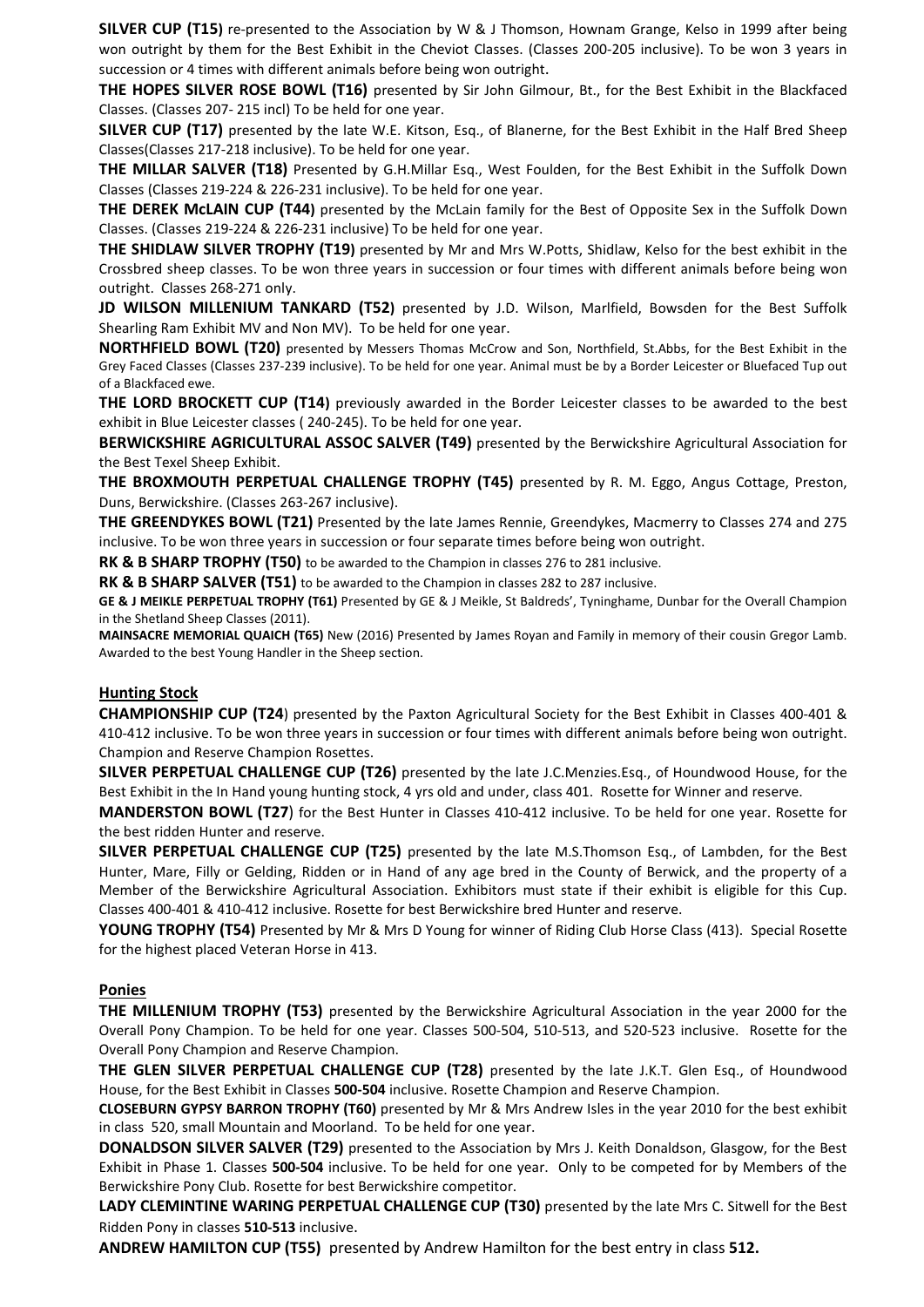**HOPELAWS PERPETUAL CHALLENGE TROPHY (T31)** presented by the late Mrs A. Barclay, Leetside, for the Champion Registered Mountain and Moorland Pony. Classes **520-523** inclusive.

#### **Children's Pony Gymkhana Games**

**A PERPETUAL CHALLENGE CUP (T32)** presented by Stair Brown Ltd. will be awarded to the competitor with the highest number of points in class **531**.

#### **Jumping**

**BIBBY PERPETUAL CHALLENGE CUP (T33**) will be awarded to the winner of Class **605 Jumping Competition**.

**BARCLAYS BANK PERPETUAL CHALLENGE TROPHY (T34**) will be awarded to the winner of class **603 Junior Jumping**.

**WEST CUMBERLAND FARMERS TRADING SOCIETY Ltd. ROSE BOWL (T35)** for perpetual competition will be awarded to the winner of Class **604 Junior Jumping Competition**.

**JIM and PAT JEFFREY MEMORIAL SALVER (T66)** for winner of the class with most competitors. Presented by BAA in memory of Jim and Pat Jeffrey in recognition of their longstanding service to Berwickshire County Show as course builders for the showjumping section.

#### **Veteran Horses**

**BELL STAR TROPHY (T69**) will be awarded to the best overall Veteran Horse exhibit, in hand or ridden. Presented by Ann Turnbull in 2018.

#### **Poultry**

**POULTRY CUP (T56)** will be awarded to the Best in Show in the Poultry Section, presented by Mr & Mrs J Barry, Cumbria

**RENTON CUP (T57)** will be awarded to the Reserve Best in Show in the Poultry Section

**D COCHRANE SHIELD (T58)** will be awarded to the exhibit judged to be best in the O.E.G section of the Poultry Section

**JUNIOR CUP (T59)** will be awarded to the best exhibit in the Junior Section of the Poultry Section, presented by Mr & Mrs J Barrie, Cumbria

#### **Vintage**

**LOANSIDE PERPETUAL CHALLENGE CUP (T22)** – Awarded to the best vintage vehicle exhibit.

**JOHN CRON & SONS Trophy (T62)** inaugurally presented in 2011 by John Cron and Sons, Duns, for the best Classic Tractor in the Vintage section

**ROBERT THOMPSON CUP (T63)** inaugurally presented in 2011 by Robert Thomson, Duns, for the best Vintage tractor in the Vintage section.

**ROB GOURLAY MEMORIAL CUP (T68)** inaugurally presented in 2018 by Jennifer Shearlaw in memory of Rob Gourlay, for the most original tractor.

#### **Other**

**CENTENARY TROPHY (T1)** presented by the late W.A. Mole, in the Centenary year. To be awarded to different sections of the livestock entries each year.

**SECRETARY'S CHALLENGE CUP (T36)** – Awarded to the Shepherd gaining the highest number of individual points. To be held for one year.

**CHARLIE SCOTT TROPHY (T39)** – for the Berwickshire Shepherd gaining the highest number of individual points. To be held for one year.

**SOUTH EAST OILS TROPHY (T37**) – for the runner-up Large Trade Stand

**PETER REDPATH TROPHY (Small Stands) (T41)** – Awarded to the Best Small Trade Stand **PETER REDPATH TROPHY (Large Stands) (T38)** – Awarded to the Best Large Trade Stand

**IAN PEEK CUP (T47)** – Awarded for the best Craft Exhibit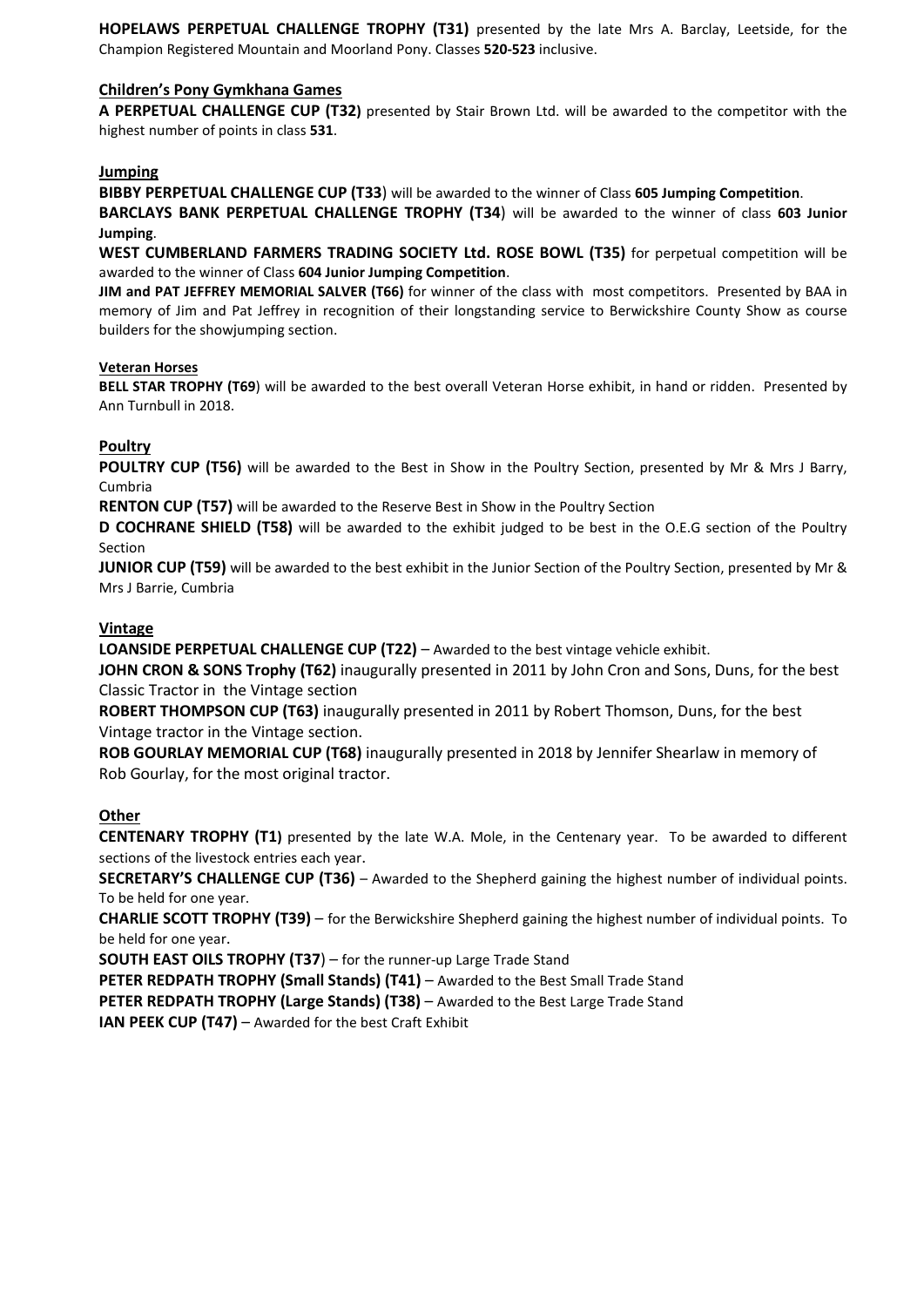# **THE ROYAL HIGHLAND & AGRICULTURAL SOCIETY OF SCOTLAND**

# **LONG SERVICE AWARDS**

These awards are given to farm workers for approved service in full-time employment :

A)with one employer on the same or different holdings,

or

B) on the same holding with different employers

The award categories are as follows:

For service of 30 to 39 years **Silver Medal and Certificate**

For service of 40 to 49 years **Silver Gilt Medal and Certificate**

For service of 50+ years **Silver Gilt Medal and Special Certificate**

**Employers may obtain APPLICATION FORMS from the Secretary**

**The proposed date for the next presentation in Berwickshire is 2023**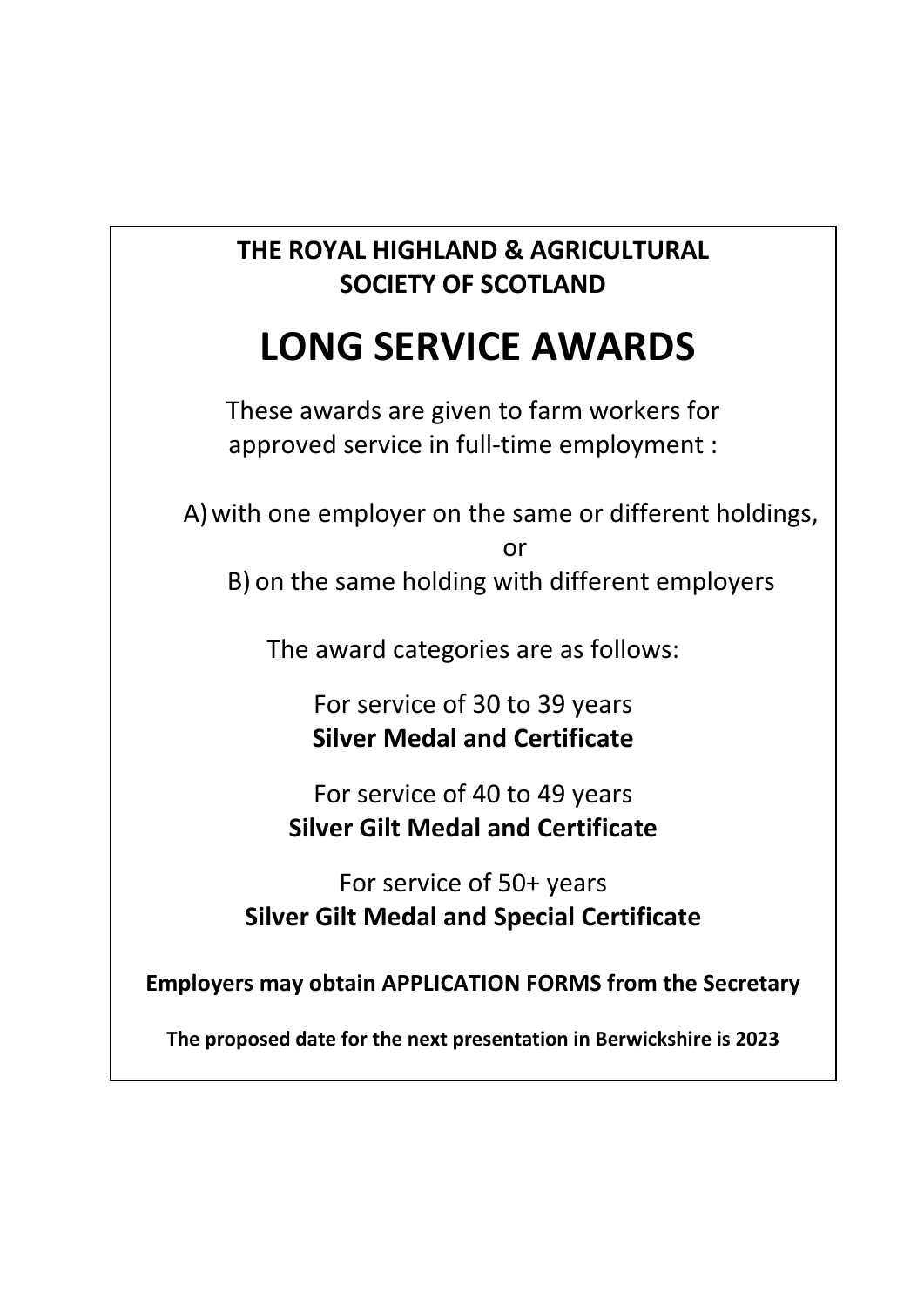# **SECTION 1 - CATTLE**

**MOVEMENT REGULATIONS**: It is the responsibility of the exhibitor to abide by the current regulations. BCMS Movements onto and off the Showground will be logged. **ALL CATTLE TO BE HALTER LED UNLESS OTHERWISE STATED.** 

**Interbreed Individual Competition –** the overall champion of each breed or section is invited to compete in the overall cattle interbreed competition.

**Interbreed Pairs Competition –** Each exhibitor is invited to enter a pair(s) of animals into the Interbreed Pairs Competition. To be judged as a matching pair of animals.

#### **ABERDEEN ANGUS**

\*\*\* In addition to the normal prize money the **Prize money in the Aberdeen Angus classes will be as follows: 1st £20, 2nd £12, 3rd £8 which has been kindly sponsored by the BORDER ABERDEEN ANGUS CLUB**

**ONLINE ENTRIES and payment can be made from www.berwickshirecountyshow.org.uk/cattle-entry-form**

- **Class 1** Aberdeen Angus Bull, born prior to 1st January 2021
- **Class 2** Aberdeen Angus Bull, born on or after 1st January 2021
- **Class 3** Aberdeen Angus Cow in milk, born before 1st January 2020
- **Class 4** Aberdeen Angus Heifer born in 2020
- **Class 5** Aberdeen Angus Heifer, born on or after 1st January 2021
- **Class 6** Aberdeen Angus Calf, male or female, born in 2022

#### **CHAROLAIS**

- **Class 7** Charolais Bull, over 2 years old on date of Show
- **Class 8** Charolais Bull, under 2yrs old on date of Show
- **Class 9** Charolais Cow in milk with calf at foot
- **Class 10** Charolais Heifer born in 2020
- **Class 11** Charolais Heifer born in 2021

#### **SIMMENTAL**

- **Class 12** Simmental Bull, Aged
- **Class 13** Simmental Bull, under 2 years old on date of Show (may be split)
- **Class 14** Simmental Cow or Heifer in milk with calf at foot
- **Class 15** Simmental Heifer born in 2020
- **Class 16** Simmental Heifer born in 2021
- **Class 17** Simmental Calf of either sex, under 1 yr old on date of show
- **Class 18** Best pair of Simmentals from one Exhibitor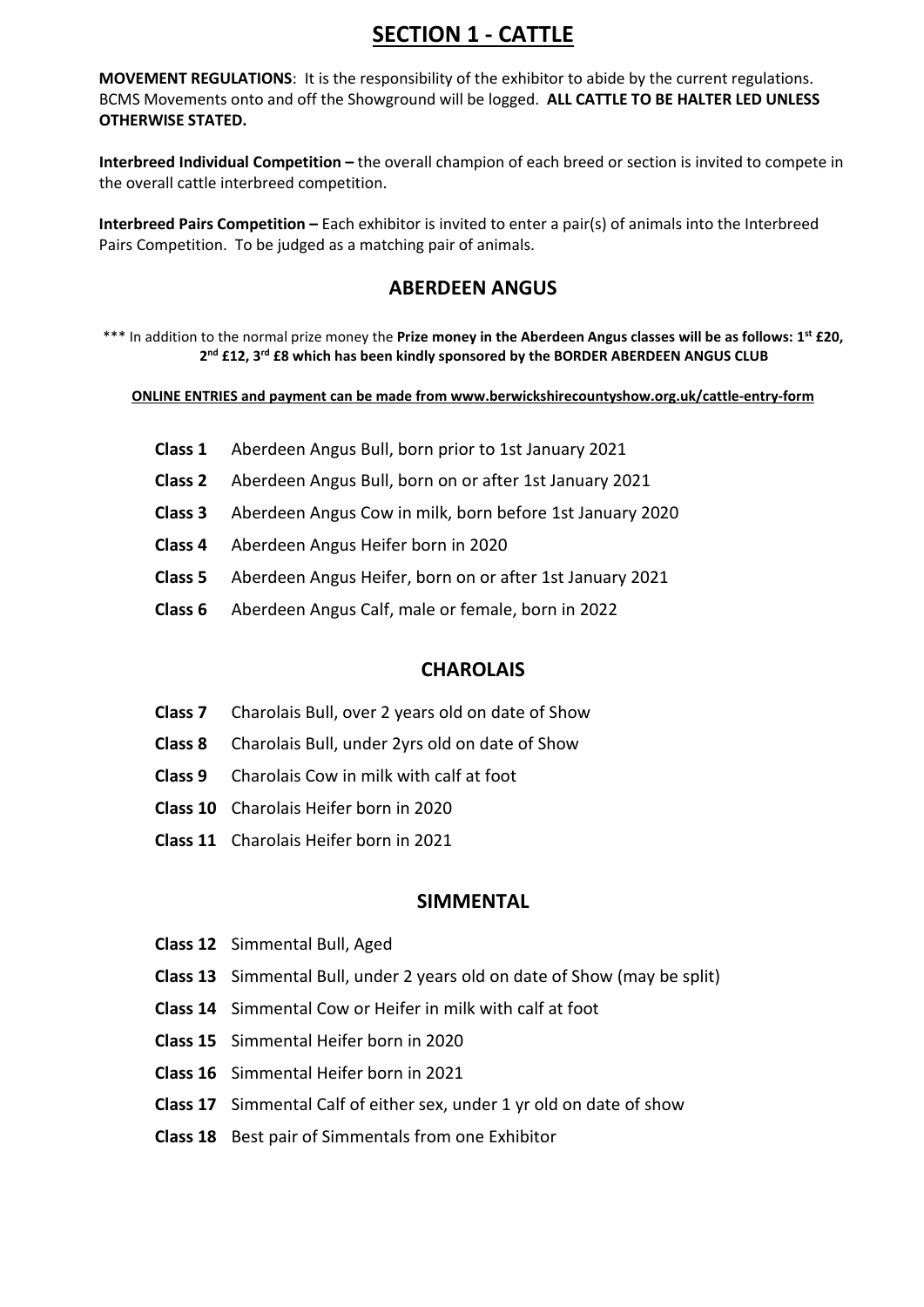#### **LIMOUSIN**

- **Class 19** Limousin Bull, 2 years old or over on date of Show
- **Class 20** Limousin Bull, under 2 years old on date of Show
- **Class 21** Limousin Cow in milk, with calf at foot, born before 1st January 2020
- **Class 22** Limousin Heifer, or cow with calf at foot, born in 2020
- **Class 23** Limousin Heifer born in 2021
- **Class 24** Limousin Calf, either sex, born in 2022

#### **MULTIBREED**

#### **PEDIGREE BEEF CATTLE OTHER THAN THOSE ELIGIBLE FOR CLASSES 1-24**

N.B. In the event of there being insufficient entries in any pure bred cattle section to make the class nonviable in the opinion of the Directors of the Show, the entries forward may elect to compete in an appropriate class in the Multibreed Section.

- **Class 25** Beef Bull 2 years old or over on date of show
- **Class 26** Beef Bull under 2 years on date of show
- **Class 27** Beef Cow or Heifer nursing calf or in calf over 2 years old on date of show
- **Class 28** Heifer under 2 years old on date of Show

#### **CROSS BRED CATTLE (Haltered) ELIGIBLE FOR OVERALL CATTLE CHAMPIONSHIP Special Prize for best Bred by Exhibitor**

- **Class 29** Single Steer, age considered
- **Class 30** Single Heifer, age considered
- **Class 31** Best Pair of Cross Bred animals. Steers or Heifers

#### **COMMERCIAL HERD COMPETITION**

This section will be judged on farm on a date to be advised to the exhibitor

Entry Fee: £5

Prize Money: 1st £25, 2<sup>nd</sup> £15, 3<sup>rd</sup> £10

**Class 41** Best group of cows with calves born in year of show – one field, preferably.

### **YOUNG HANDLERS (Cattle)**

Special Class: Entries prior to show or before the class on the day. No entry fee. Age groups will be split on the day according to entries, if necessary.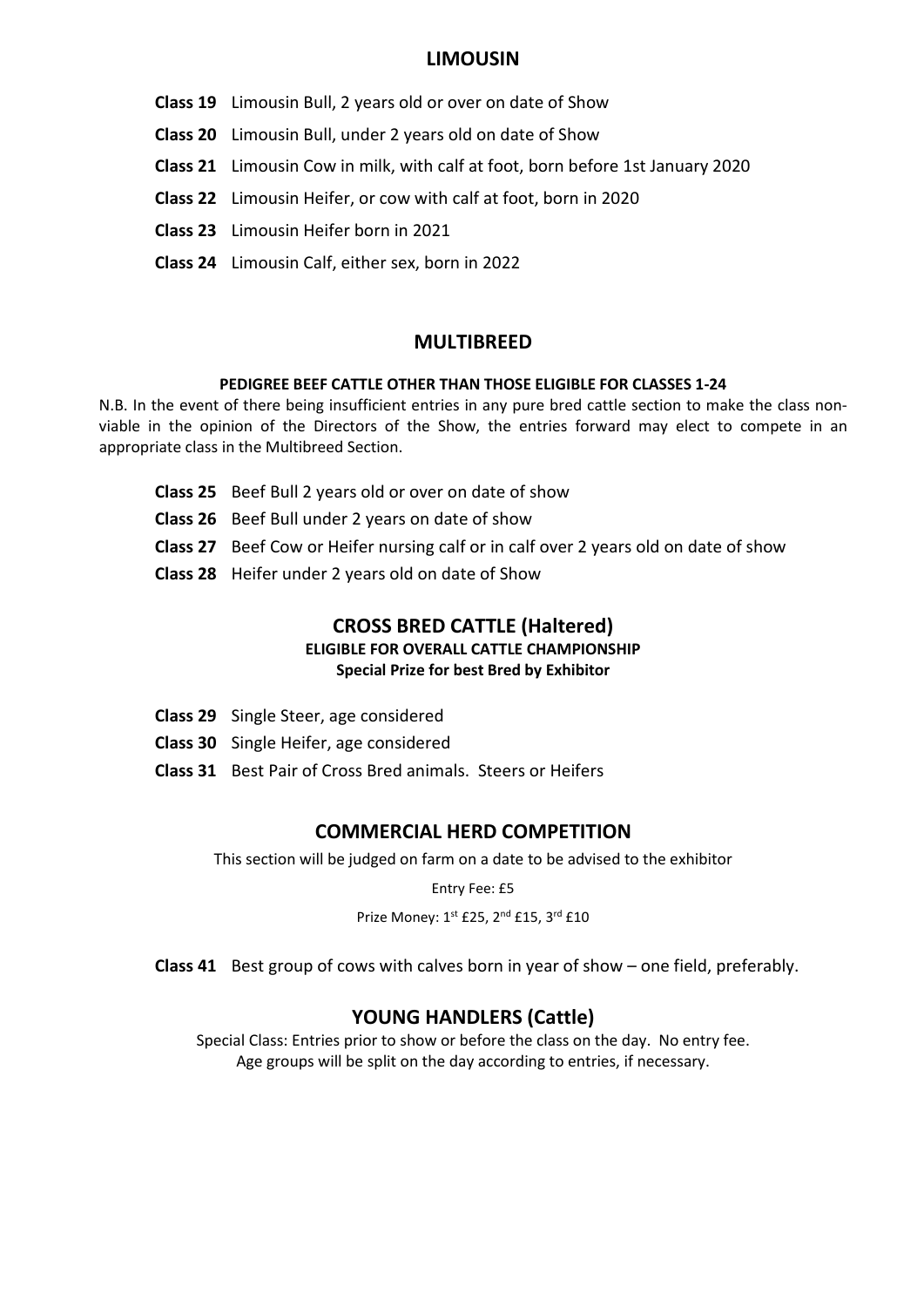# **SECTION II - SHEEP**

**MAEDI VISNA** All accredited entries should be designated as such on the entry form. Responsibility for appropriate penning arrangements cannot be accepted unless this has been done.

#### **BERWICKSHIRE SHEPHERD COMPETITION**

Special Class: Berwickshire Shepherd Competition is amended from the Border Shepherd competition and will include Duns, Westruther and Ellemford shows. Winner will be decided on points basis of 3 points for 1ST, 2 for 2ND and 1 for 3rd for each **female** class entered (all sheep sections, no groups or pens). Section champions will attract 5 points and Section reserve champions 4 points. Not restricted to shepherds from Berwickshire and need not attend all three shows. Prize Money as follows: 1st £100, 2<sup>nd</sup> £60, 3<sup>rd</sup> £40. Points will be collated at Ellemford Show and prizes awarded. Please indicate name(s) of Shepherd on your entry form.

#### **ONLINE ENTRIES and payment can be made from www.berwickshirecountyshow.org.uk/sheep-entry-form**

#### **BLACKFACED**

- **Class 207** Blackfaced Ram, two shear and upward
- **Class 208** Blackfaced Ram, one shear
- **Class 209** Blackfaced Ram lamb
- **Class 210** Blackfaced Ewe
- **Class 211** Blackfaced Gimmer
- **Class 212** Blackfaced Ewe Lamb
- **Class 213** Naturally shown Blackfaced Ewe
- **Class 214** Naturally shown Blackfaced Gimmer
- **Class 215** Naturally shown Blackfaced Ewe Lamb
- **Class 216** Best Group consisting of Ram (shearling or over), Ewe, Gimmer and Lamb (either sex).

#### **SUFFOLK**

#### **(MV ACCREDITED)**

These classes are open to M.V. Accredited only. Responsibility of the exhibitor to declare accreditation on entry form for appropriate penning. Stock will be deemed non accredited where no declaration is made.

- **Class 219** Ram two shear and over
- **Class 220** Ram shearling
- **Class 221** Ram Lamb
- **Class 222** Ewe
- **Class 223** Gimmer
- **Class 224** Ewe Lamb
- **Class 225** Best Group consisting of Ram (shearling or over), Ewe, Gimmer and Lamb (either sex)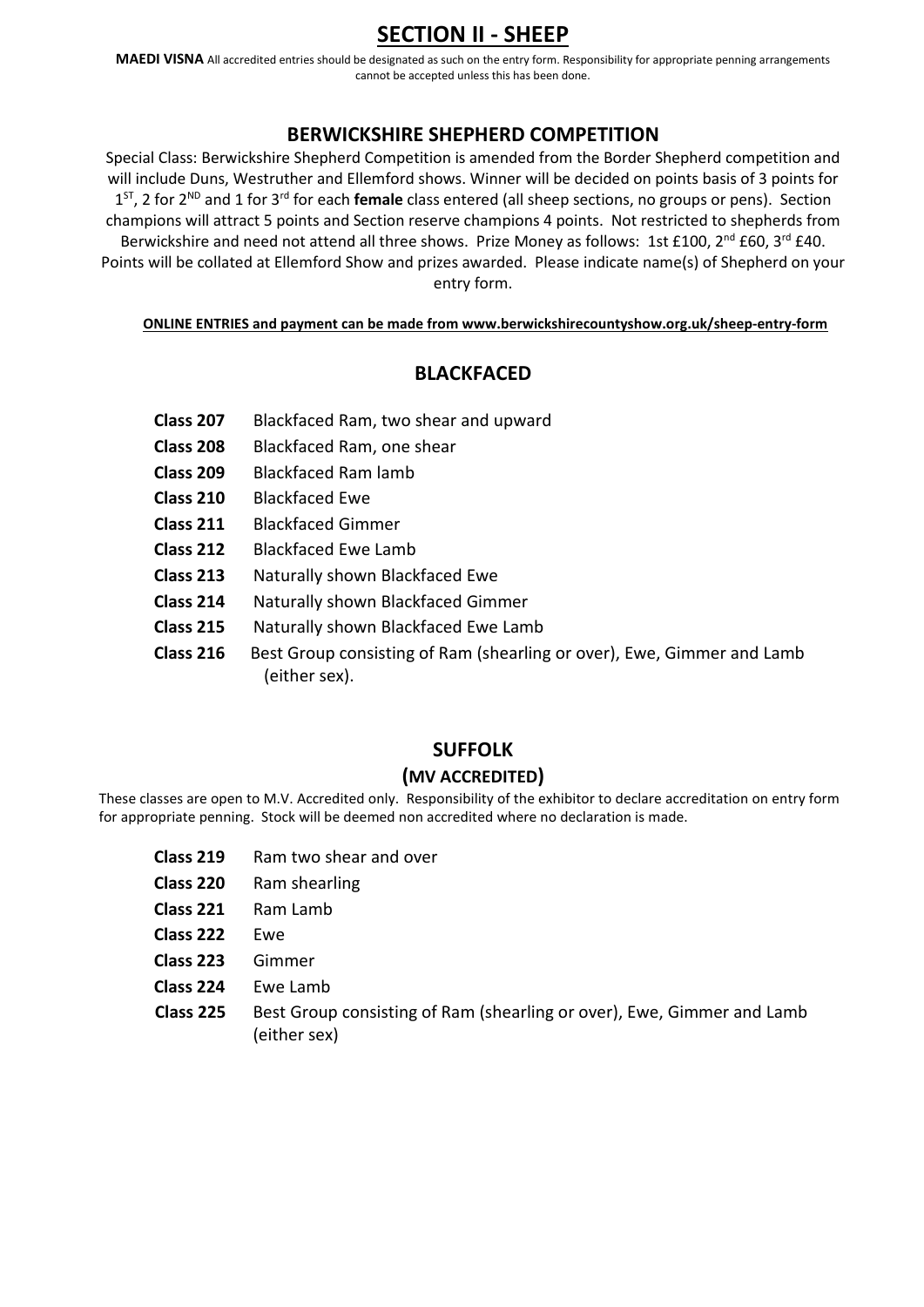#### **SUFFOLK (MV NON ACCREDITED)**

- **Class 226** Ram two shear and over
- **Class 227** Ram shearling
- **Class 228** Ram Lamb
- **Class 229** Ewe
- **Class 230** Gimmer
- **Class 231** Ewe Lamb
- **Class 232** Best Group consisting of Ram (shearling or over), Ewe, Gimmer and Lamb (either sex).

#### **SCOTCH MULE & GREY FACED**

- **Class 237** Single Grey Faced Ewe
- **Class 238** Single Grey Faced Gimmer
- **Class 239** Single Grey Faced Ewe Lamb

#### **BLUEFACED LEICESTER**

These classes are open to M.V. Accredited and non accredited sheep. Responsibility of the exhibitor to declare accreditation on entry form for appropriate penning. Stock will be deemed non accredited and penned as such where no declaration is made.

- **Class 240** Ram two shear and over
- **Class 241** Shearling Ram
- **Class 242** Ram Lamb
- **Class 243** Ewe to have reared a lamb in year of Show
- **Class 244** Gimmer or Shearling Ewe
- **Class 245** Ewe Lamb

#### **TEXEL**

#### **(MV ACCREDITED)**

- **Class 246** Ram two shear and over
- **Class 247** Shearling Ram
- **Class 248** Ram Lamb
- **Class 249** Ewe to have reared a lamb in year of Show
- **Class 250** Gimmer
- **Class 251** Ewe Lamb

#### **TEXEL**

#### **(MV NON-ACCREDITED)**

- **Class 252** Ram two shear and over
- **Class 253** Shearling Ram
- **Class 254** Ram Lamb
- **Class 255** Ewe to have reared a lamb in year of show
- **Class 256** Gimmer
- **Class 257** Ewe Lamb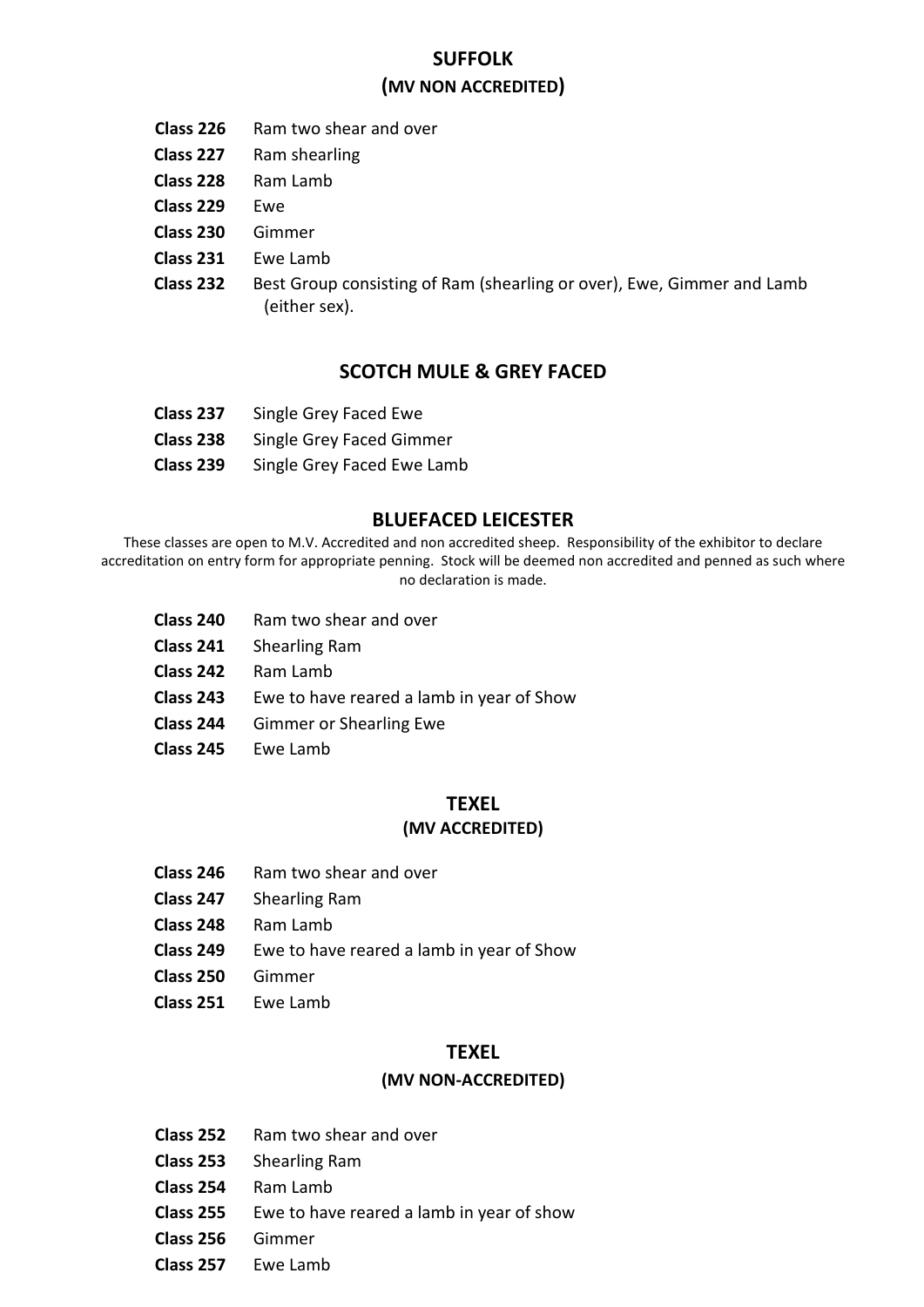#### **MULTIBREED SHEEP**

#### **(MV ACCREDITED)**

**Any purebred breed of sheep not specified in other classes. No Crossbred sheep. If there are more than 10 Zwarbles entries a separate section will be considered.**

- **Class 258** Ram, one year old and over
- **Class 259** Ram Lamb
- **Class 260** Ewe
- **Class 261** Gimmer
- **Class 262** Ewe Lamb

#### **MULTIBREED SHEEP**

#### **(MV NON ACCREDITED)**

#### **Any purebred breed of Sheep not specified in other classes. No Crossbred sheep.**

- **Class 263** Ram, one year old and over
- **Class 264** Ram Lamb
- **Class 265** Ewe
- **Class 266** Gimmer
- **Class 267** Ewe Lamb

#### **CROSSBRED SHEEP**

These classes are open to M.V. Accredited and Non Accredited sheep. Responsibility of the exhibitor to declare accreditation on the entry form for appropriate penning. Stock will be deemed non accredited where no declaration is made.

- **Class 268** 5 Ewes, any breed or cross. Undressed and shown in pen
- **Class 269** Crossbred Ewe with pair of lambs. Undressed and shown in pen.
- **Class 270** Single Ewe, any breed or cross. Undressed and shown in pen. Can be selected from pen in previous class.
- **Class 271** Single Gimmer, any breed or cross. Undressed and shown in pen.

#### **PRIME CROSS BRED LAMBS**

**Must be Ewe or Wedder**

- **Class 274** Pen of two, up to 80 kgs
- **Class 275** Pen of two, over 80kgs

#### **SHETLAND SHEEP**

| <b>Coloured</b> | White            |                                       |
|-----------------|------------------|---------------------------------------|
| Class 276       | Class 282        | Ram, 2 shear or over                  |
| Class 277       | Class 283        | Ram shearling                         |
| Class 278       | Class 284        | Ram Lamb                              |
| Class 279       | <b>Class 285</b> | Ewe to have nursed a lamb this season |
| Class 280       | Class 286        | Gimmer                                |
| Class 281       | Class 287        | Ewe Lamb                              |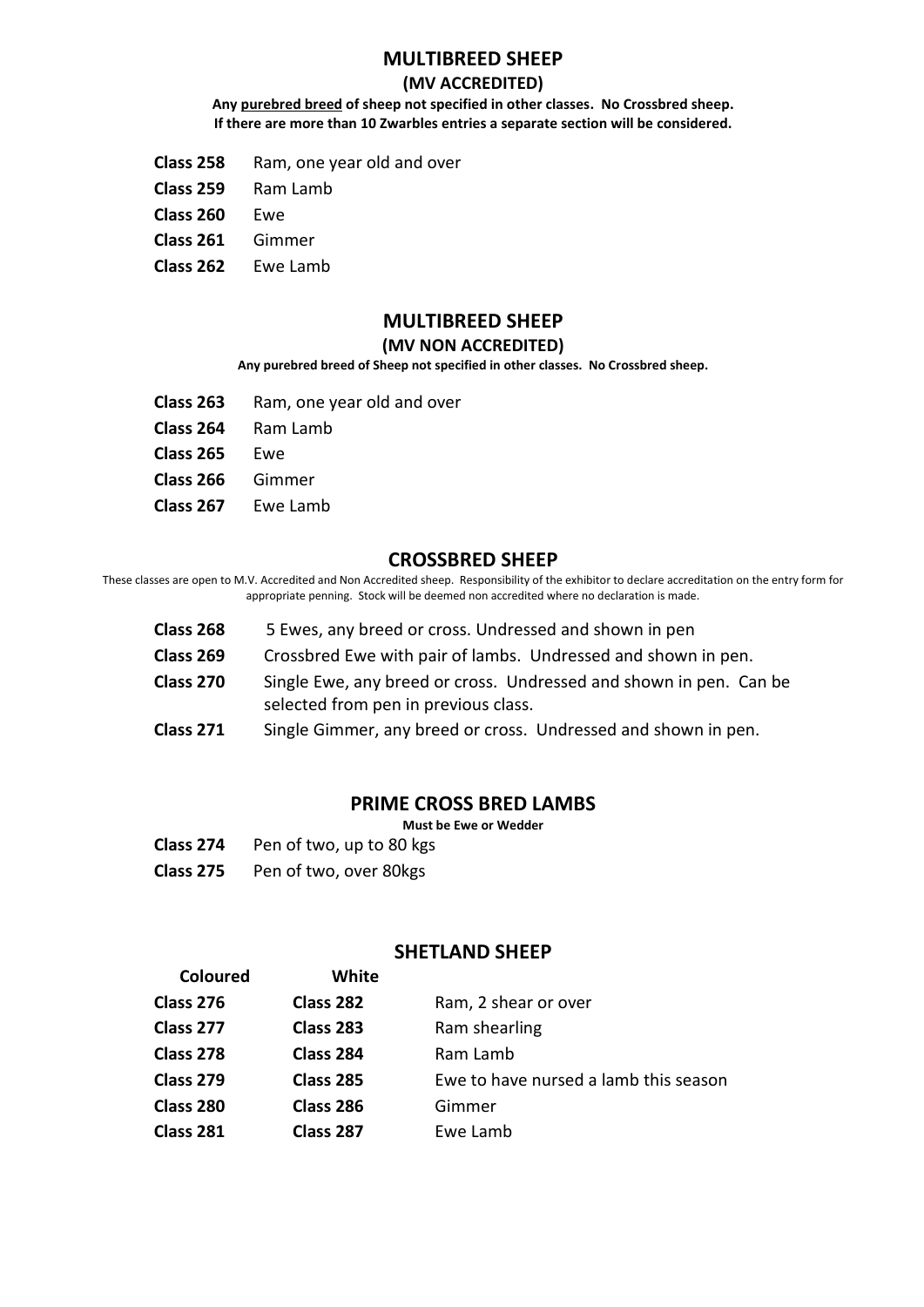#### **DORSET HORN and POLL DORSET SHEEP**

These classes are open to MV accredited and MV non-accredited sheep. Responsibility of the exhibitor to declare the accreditation of the sheep upon entry for appropriate penning. Stock will be deemed non-accredited where no declaration is made.

- **Class 288** Ram two shear and over
- **Class 289** Shearling Ram
- **Class 290** Ram Lamb
- **Class 291** Ewe
- **Class 292** Shearling Ewe
- **Class 293** Ewe Lamb

# **YOUNG HANDLERS (Sheep)**

Special Class: Entries prior to show or before the class on the day. No entry fee. Age groups will be split on the day <11 yrs and >12 yrs on the day, if necessary**.** 

# **\*\*\*CRAFT TENT\*\*\***

# **Quality Crafts & Gifts from Berwickshire**

**Demonstration, Display and Sales Space is available in the Craft Tent**

**Please Contact the Secretary on: 01890 781006 (eve) or download application from www.berwickshirecountyshow.org.uk**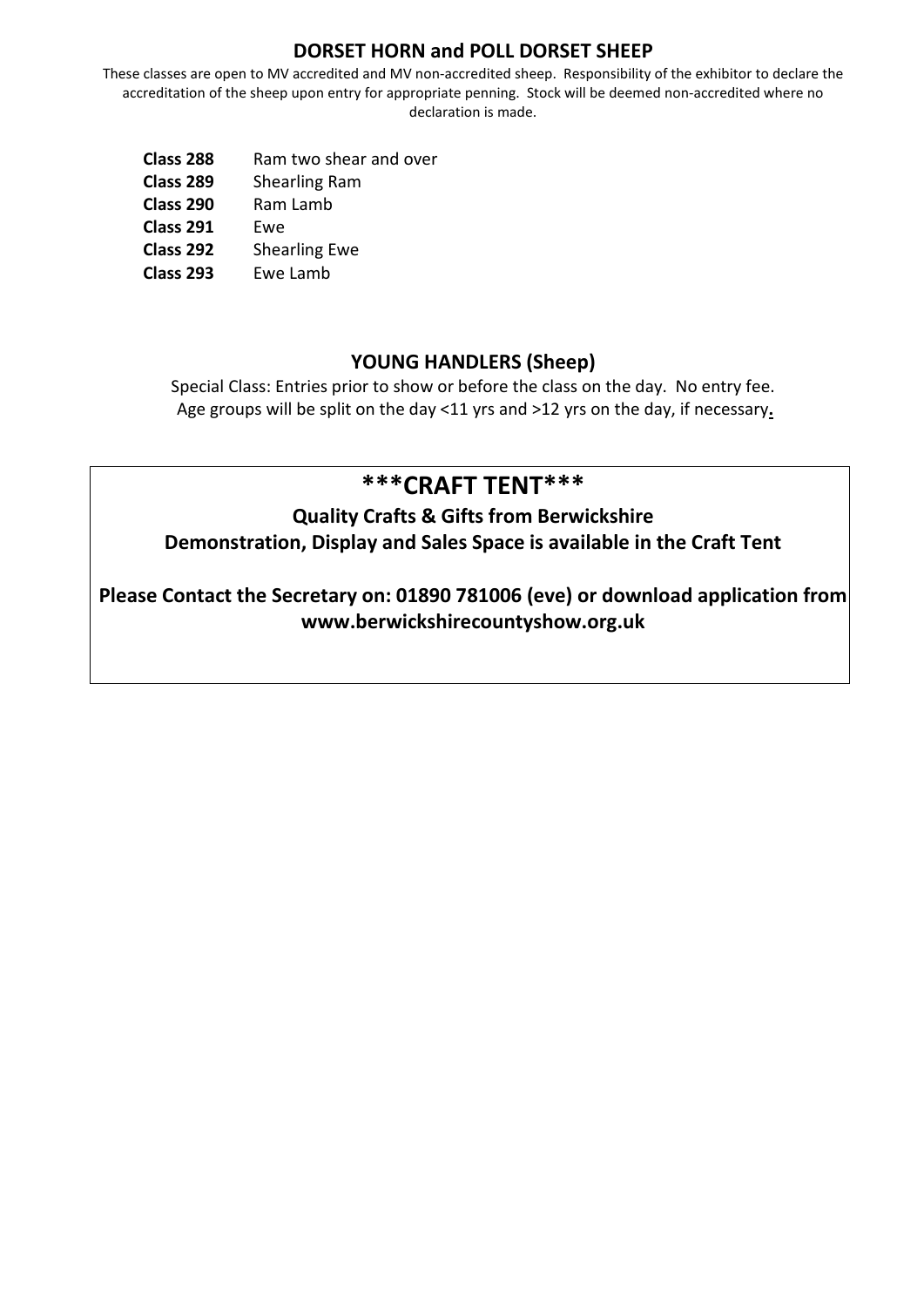# **SECTION III - HORSES**

**HEALTH AND SAFETY:** Competitors must wear a safety/kite mark hard hat with a chinstrap.

\*\*Please note that in all equine classes, exhibitors are expected to present themselves for the class when its called and failure to do so will result in inclusion in the class at the discretion of the judge\*\*

#### **Equine Flu**

Berwickshire Agricultural Association would like to issue the following guidelines for this year's equine entries: All entries must be fit and well, showing no signs of illness, or having shown any signs, within the previous 10 days. We will not examine passports although all passports should be carried to the show. Although we understand that individuals are obviously concerned for the health and safety of their own individual animals, the risk is no higher than at any other time - it has just been brought to the attention of a wider number of people because of its presence in racing. Please be bio-security aware and to practice good sensible bio-security measures:

- Do not share equipment, buckets etc with others
- Maintain space from all other horses and don't allow nose-to-nose contact with other horses that have not been in contact previously.

#### **ONLINE ENTRIES and payment can be made from** https://bcshow.lite.events

#### **IN HAND SPORTS HORSE (Main Ring)**

Held under the rules of the Sport Horse Breeding of Great Britain. Horses will be judged individually on a triangle and finally paraded together as a class. To be judged on confirmation, movement and suitability for sport. Handlers can wear white or tweed. (Ref: 2015 SHB(GB)

- **Class 400 Brood Mare** with foal at foot or certificate of service for year of Show
- **Class 401 Filly or Gelding** up to 4 years old

#### **VETERAN HORSES (RING 4)**

- **Class 405 Veteran Horse or Pony**. In-Hand, 15 years and over
- **Class 406 Veteran Horse or Pony**. Ridden, 15 years or over

### **RIDDEN AND WORKING HUNTERS (Main Ring)**

#### **Class 409/410 Horse and Country Racehorse (HCR) Championship Qualification**

The Horse & Country Racehorses (HCR) series is open to Thoroughbreds who have raced, trained or been bred to race. Racing injuries will be ignored providing the horse is sound. Riders must be 14 years plus, ridden horses must be 4 years plus and veterans are 12 years plus. Judges will not ride and you will not be asked to gallop as a ride but may be asked to gallop in your individual show.

To compete at the HCR championships, the handler/rider **and** horse must be registered with HCR. Members must carry their cards in the ring for signing at qualifying shows and be placed 1st-4th (qualifications *may* be passed down to 6th place). Non-members must send their qualification cards (presented by the judge), fees and register with HCR before the closing date for entries for the HCR Championship show at Netherton Equestrian on Sunday 11th September 2022.

**Prizes :** 1st -4th rosettes (if you wish) and a rosette for the highest placed veteran in each class.

- **Class 409 (Ridden) HCR Ridden Ex Racehorse;** horses 4 years old and over, any sex, riders 14 years and over.
- **Class 410 (In Hand) HCR Inhand Ex Racehorse;** horses any age and sex, handlers to be 14 years and over.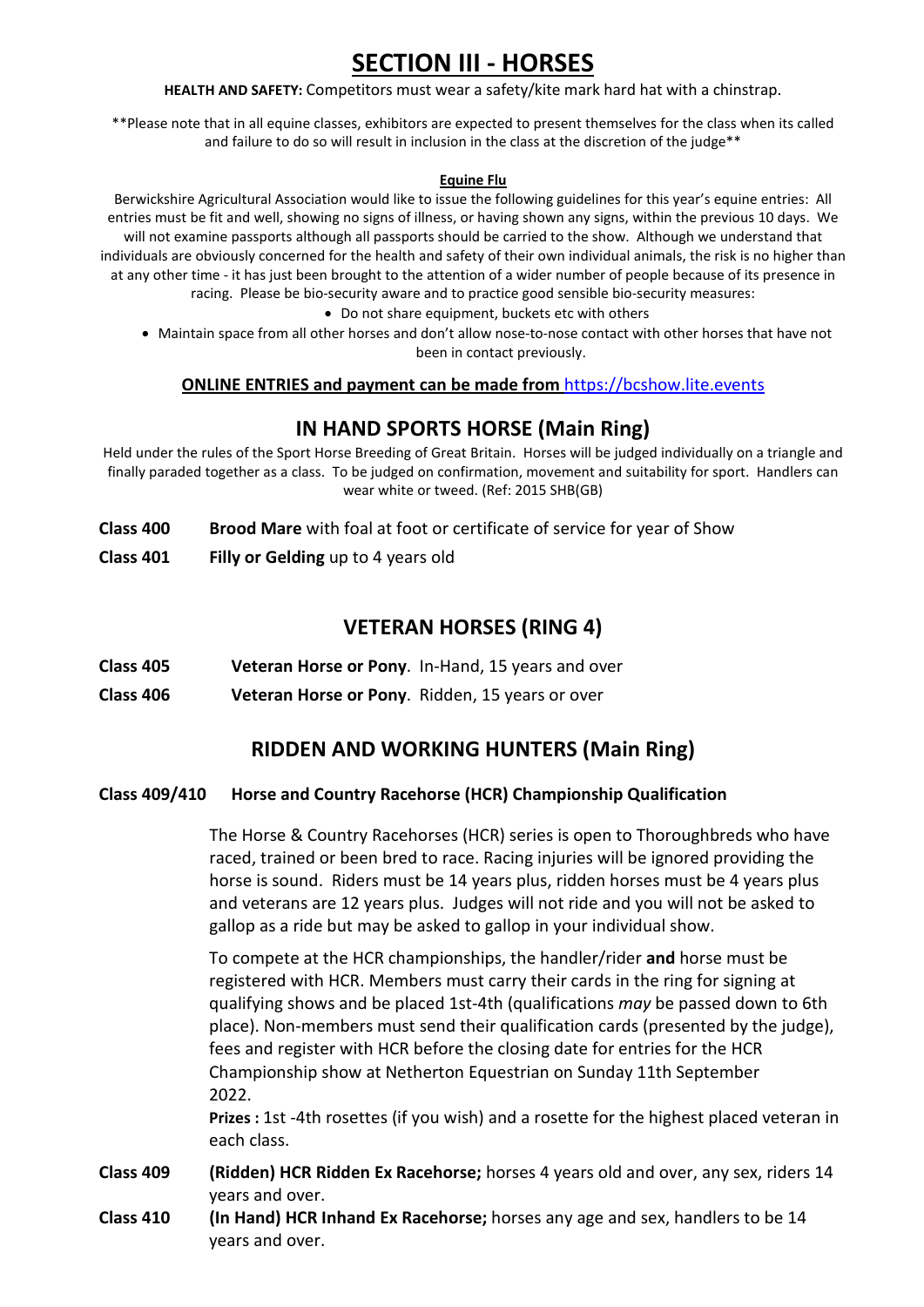#### **Class 411 Ridden Hunter**

 Four years old and over. 15hh and over. Combination not to be expected to jump. May be ridden side saddle.

#### **Class 412 Novice Ridden Working Hunter**

Four years old and over. 15hh and over. Competitors expected to jump a series of natural style fences, not exceeding 2"6. May be ridden side saddle. Entrant and horse combination not to have been placed  $1<sup>st</sup>$ ,  $2<sup>nd</sup>$  or  $3<sup>rd</sup>$  in any jumping competition.

#### **Class 413 Open Ridden Working Hunter**

Four years old and over. 15hh and over. Open Hunters Jumping Competition. Competitors expected to jump a series of natural style fences, not exceeding 3ft. May be ridden side saddle.

#### **Class 414 Round the Ring**

 Open Hunters Jumping Competition. Rider 19 years or over on 1st January of year of Show. To be judged on style over a series of natural fences, maximum height 3'6" (107cms). **Note:** This class does not qualify competitors for the championship or other ridden class Trophies.

#### **Class 415 Riding Club Horses**

Riding horse 4 years old and over, exceeding 15hh. Competitors will be expected to give an individual display incorporating two small fences of maximum height 2"9. The class will then be judged on suitability and style.

#### **COLOURED HORSES (RING 4)**

- **Class 416 Coloured horse, Ridden** Traditional. Any age, height, or sex
- **Class 417 Coloured horse, Ridden** Plaited or trimmed. Any age, height, or sex
- **Class 418 Coloured horse, In Hand** Traditional. Any age, height or sex
- **Class 419 Coloured horse, In Hand** Plaited or trimmed. Any age, height or sex

# **SECTION IV – PONIES**

**HEALTH AND SAFETY:** Competitors must wear a safety/kite mark hard hat with a chinstrap.

### **WORKING HUNTER PONIES**

- Phase 1: Jumping and style of performance of horse and rider while jumping, which should be at a fair hunting pace.
- Phase 2: Conformation and freedom of action.

#### **Class 500 Leading Rein WHP**

Mare or Gelding 4 years old and over. Jumps not exceeding 30cms.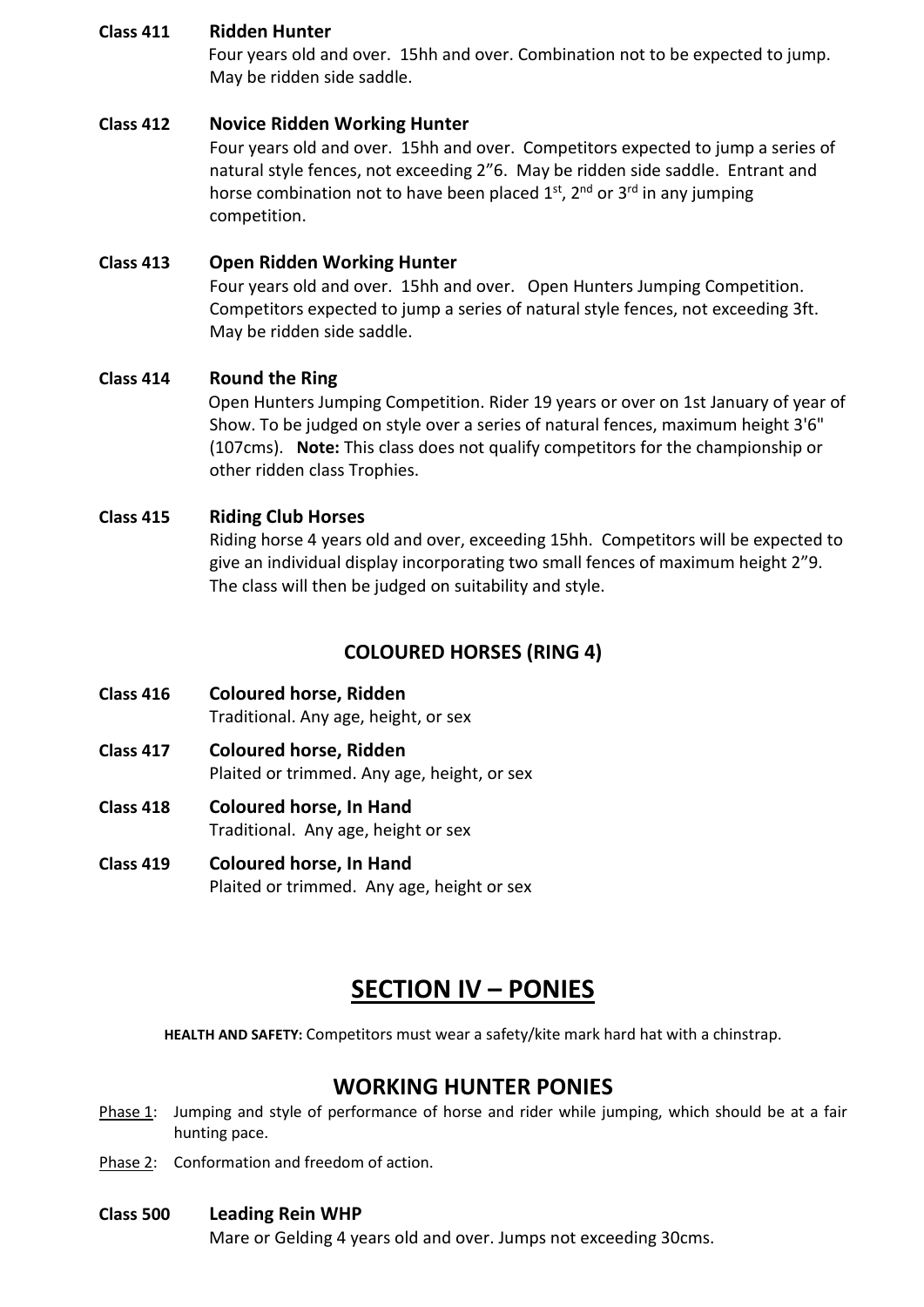#### **Class 501 Nursery Novice WHP**

Mare or Gelding 4 years old and over, under 15hh. Riders to be 16 or under on 1<sup>st</sup> January in the current year. Jumps not exceeding 45cms.

#### **Class 502 Novice WHP**

Mare or Gelding 4 years old and over, under 15hh. Riders to be 18 or under on 1st January in the current year. Jumps not exceeding 65cms.

#### **Class 503 Intermediate WHP**

Mare or Gelding 4 years old and over, under 15hh. Riders to be 18 or under on 1st January in the current year. Jumps not exceeding 75cms.

#### **Class 504 Open WHP**

Mare or Gelding 4 years old and over, under 15hh. Riders to be 18 or under on 1st January in the current year. Jumps not exceeding 85cms.

#### **Class 505 Pairs Jumping**

Riders 8-18 years old on 1st January of year of show. Jumps not exceeding 40cms.

#### **RIDING PONY CLASSES**

- **Class 510 Child's Riding Pony**: Mare or gelding 4 years old and over, exceeding 133cms. and not exceeding 153cms. Riders not to have attained their  $17<sup>th</sup>$  birthday before  $1<sup>st</sup>$ January in the current year.
- **Class 511 Child's Riding Pony**: Mare or gelding 4 years old and over, not exceeding 133cms. Riders not to have attained their  $14<sup>th</sup>$  birthday before  $1<sup>st</sup>$  January in the current year.
- **Class 512 Leading Rein Pony**: Mare or gelding 4 years old and over, not exceeding 122cms. Riders to have attained their  $3^{rd}$  but not their  $8^{th}$  birthday before  $1^{st}$  January in the current year. NB: Ponies and rider combinations entered in this class are not eligible for Class 511. *(Ponies must be shown in snaffle bridles only and the lead rein must be attached to the noseband.)***.**
- **Class 513 First Ridden Pony**: Mare or gelding 4 years old and over, not exceeding 122cms. Riders to have attained their  $3^{rd}$  but not their  $10^{th}$  birthday before  $1^{st}$  January in the current year. NB Pony and rider combinations entered in this class are not eligible for class 512. *(Ponies must be shown in snaffle bridles only, Riders will not be expected to canter round the ring but may if they wish do so in their individual show.)*

### **MOUNTAIN AND MOORLAND**

Large = (Dales, Fell, Highland, New Forest, Connemara or Welsh Cob C & D) Small = (Welsh A & B, Dartmoor, Exmoor or Shetland)

- **Class 520** Registered Small Mountain and Moorland. In Hand
- **Class 521** Registered Large Mountain and Moorland. In Hand
- **Class 522** Registered Small Mountain and Moorland 4 years old and over. Ridden (including lead rein).
- **Class 523** Registered Large Mountain and Moorland 4 years old and over. Ridden.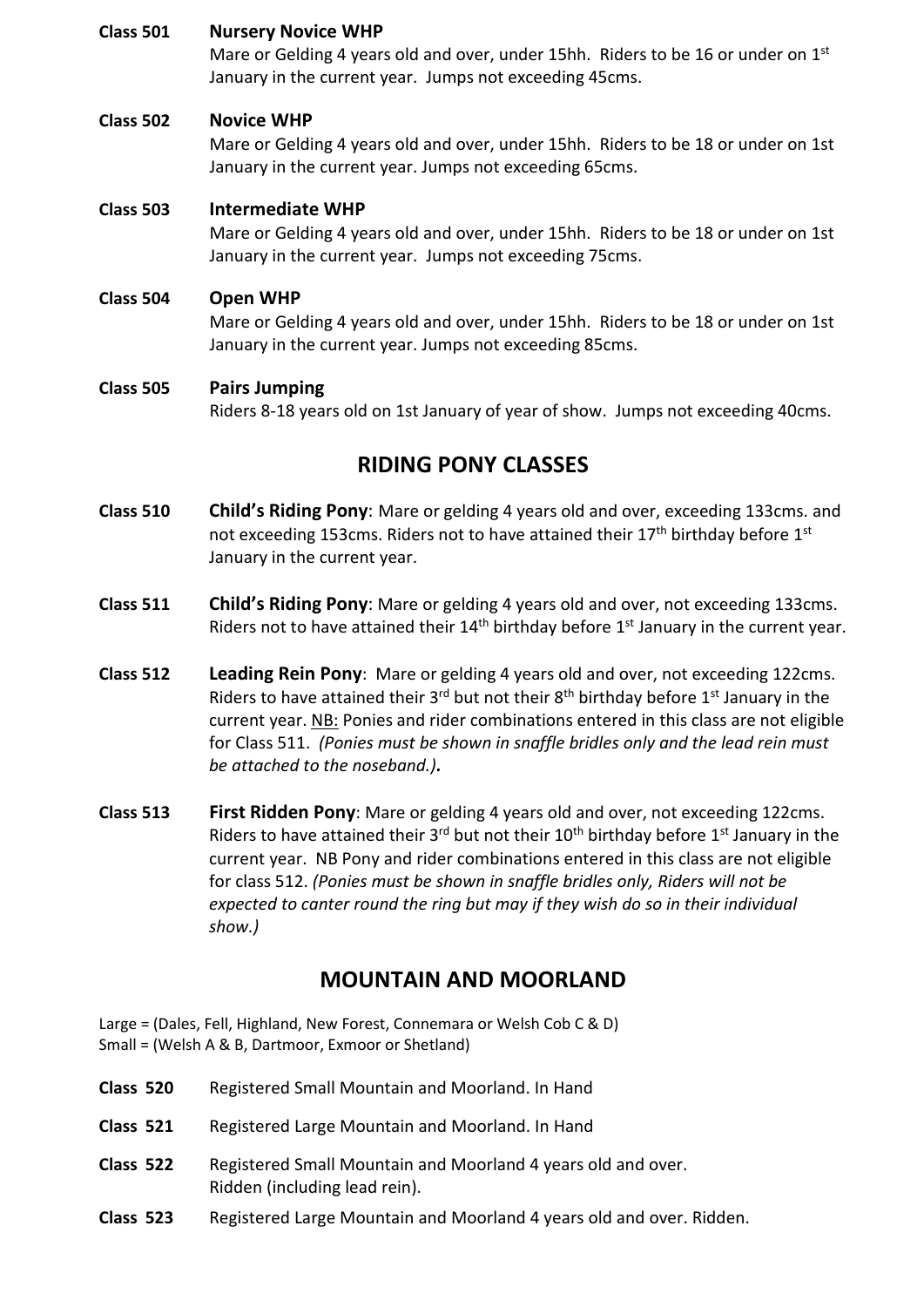### **CHILDREN'S PONY GYMKHANA GAMES**

**PLEASE ENTER NAME AND AGE OF CHILD ON ENTRY FORM TO ENABLE GAMES TO BE ORGANISED IN AGE GROUPS**

**Class 531** Gymkhana Games – may be split if there are sufficient entries

# **SECTION V – NON-AFFILIATED SHOWJUMPING**

**Entry Fees for Show jumping section:**

Members £5, Non-Members £7 per round, or enter two rounds get a 3<sup>rd</sup> free (not including Clear Round Class).

- **CLEAR ROUND 9-11.30am. £3 per round, pay on the day (at caravan). Make your own height. Rosette for each clear round.**
- **Class 601 Leading rein/Wobblies Showjumping** Maximum height of jumps 35cm. Open to all ages of Pony and rider.
- **Class 602 Nursery Showjumping** Maximum height of jumps 50cm. Open to all ages of Pony and rider.
- **Class 603 Novice Showjumping** Maximum height of jumps 65cms. Open to all ages of Pony and rider.
- **Class 604 Accumulator Competition** Open to all ages of horse and rider.Jumps no higher than 75cm.
- **Class 605 Intermediate Showjumping** Maximum height of jumps 85cms. Open to all ages of pony and rider.
- **Class 606 Open Showjumping** Maximum height of jumps 1m. Open to all ages of pony and rider.

# **SECTION VI-COMPANION DOG SHOW**

#### **ENTRIES ON THE FIELD - FEES IN ALL CLASSES : £1 PER DOG**

- **Class 900** AV Puppy (6-12 months)
- **Class 901** AV Sporting
- **Class 902** AV Non Sporting
- **Class 903** AV Utility / Toy

#### **Championship Best in Show**

- **Class 904** Cross-bred puppy (6-12 months)
- **Class 905** Cross-bred Dog or Bitch

#### **Fun Classes**

- **Class 906** Junior Handling Age under 18 years
- **Class 907** Vintage Dog or Bitch 10 years and over
- **Class 908** Dog with the waggiest tail
- **Class 909** Dog with the best trick
- **Class 910** Most handsome Dog or Prettiest Bitch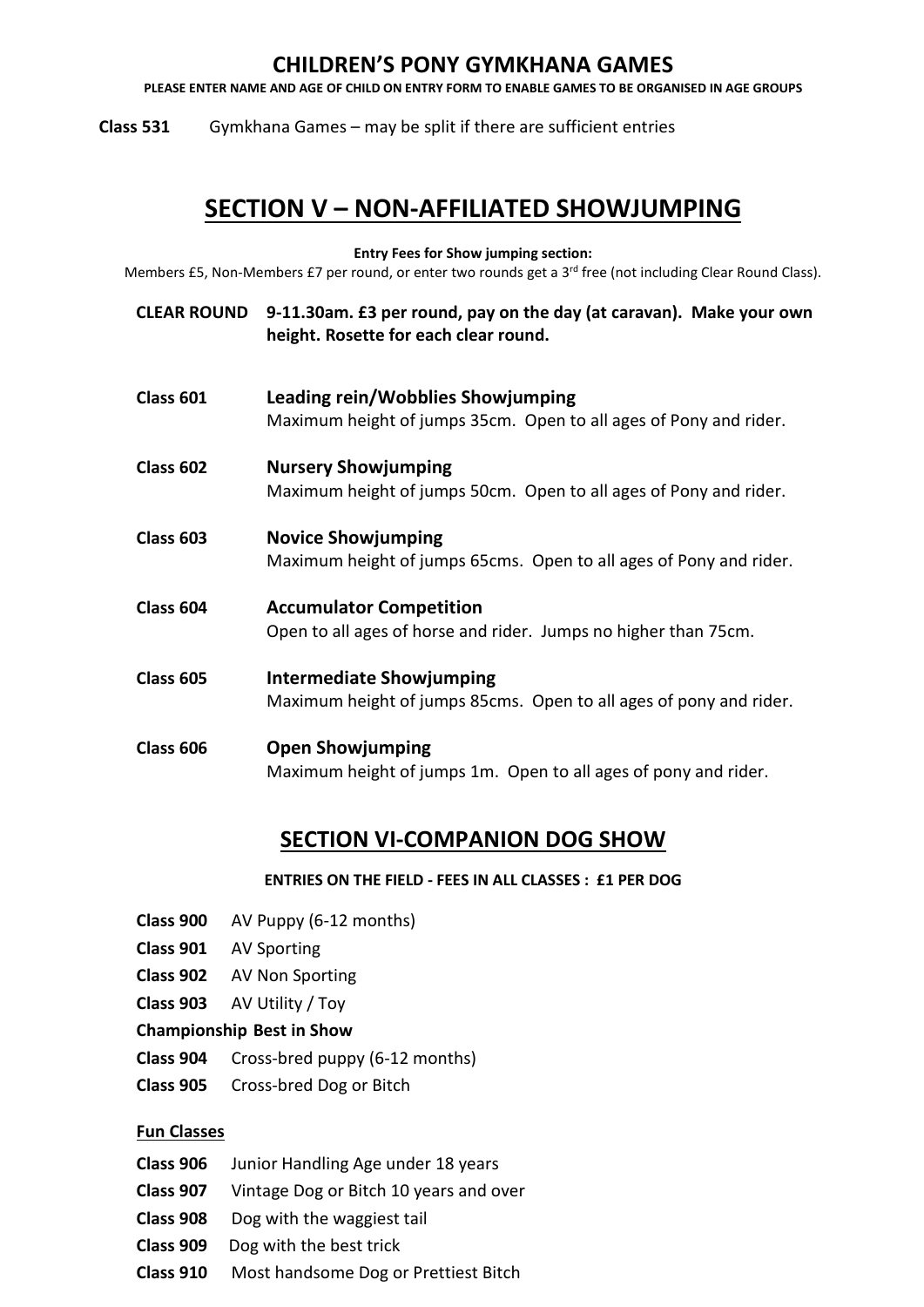# **SECTION VII - POULTRY**

The show will operate under Poultry Club rules. Exhibitors are responsible for feed and water for their entries. Entry fees: £1 for each poultry entry and 50p per plate of eggs. A one day membership fee of £1 is applicable, and payable with entry money to allow entrants to compete for the specials, listed below. Entries must be clearly written on entry forms and cannot be changed after entry into catalogue. Entries cannot be taken on show day. Incorrectly entered birds will be over-looked at judging.

#### **ONLINE ENTRIES and payment can be made from**

#### **[www.berwickshirecountyshow.org.uk/poultry-entry-form](http://www.berwickshirecountyshow.org.uk/poultry-entry-form)**

Judging will begin promptly at 9.45am.

| <b>Specials</b>       |                                   |                    |                           |    |
|-----------------------|-----------------------------------|--------------------|---------------------------|----|
| Champion              | £15                               |                    | Best Softfeather L/B      | £5 |
| Reserve               | £10                               |                    | Best Softfeather H/B      | £5 |
| <b>Best Waterfowl</b> | £5                                |                    | <b>Best True Bantam</b>   | £5 |
| <b>Best Large</b>     | £5                                |                    | <b>Best Hardfeather</b>   | £5 |
| Best Eggs             | £5                                | <b>Best Junior</b> |                           | £5 |
| <b>Waterfowl</b>      |                                   |                    |                           |    |
| Class 920             | Call A.C. Male                    | Class 921          | Call A.C. Female          |    |
| Class 922             | Miniature A.V. Male               | Class 923          | Miniature A.V. Female     |    |
| Class 924             | Any other variety Male            | Class 925          | Any other variety Female  |    |
| Large Fowl            |                                   |                    |                           |    |
| Class 926             | <b>Australorp Male</b>            | Class 927          | Australorp Female         |    |
| Class 928             | <b>RIR Male</b>                   | Class 929          | <b>RIR Female</b>         |    |
| Class 930             | <b>Rock Male</b>                  | Class 931          | <b>Rock Female</b>        |    |
| Class 932             | A.O.V. Light Breed Male           | Class 933          | A.O.V. Light Breed Female |    |
| Class 934             | A.O.V. Heavy Breed Male           | Class 935          | A.O.V. Heavy Breed Female |    |
| Class 936             | A.V. Hard Feather Male            | Class 937          | A.V. Hard Feather Female  |    |
| Bantams S/F L/B       |                                   |                    |                           |    |
| Class 938             | Ancona Male                       | Class 939          | Ancona Female             |    |
| Class 940             | Hamburgh Male                     | Class 941          | Hamburgh Female           |    |
| Class 942             | Leghorn Male                      | Class 943          | Leghorn Female            |    |
| Class 944             | <b>Poland Male</b>                | Class 945          | <b>Poland Female</b>      |    |
| Class 946             | <b>Scots Grey Male</b>            | Class 947          | <b>Scots Grey Female</b>  |    |
| Class 948             | Silkie Male                       | Class 949          | Silkie Female             |    |
| Class 950             | A.O.V. Light Breed Male           | Class 951          | A.O.V. Light Breed Female |    |
| Bantams S/F H/B       |                                   |                    |                           |    |
| Class 952             | <b>Australorp Male</b>            | Class 953          | <b>Australorp Female</b>  |    |
| Class 954             | <b>RIR Male</b>                   | Class 955          | <b>RIR Female</b>         |    |
| Class 956             | Rock Male or Female               | Class 957          | Sussex Male or Female     |    |
| Class 958             | Wyandotte Male                    | Class 959          | <b>Wyandotte Female</b>   |    |
| Class 960             | AOV H/B Male                      | Class 961          | AOV H/B Female            |    |
|                       | Rare Breeds (no long tail breeds) |                    |                           |    |

| Class 962 | AV Rare Breed Ma |
|-----------|------------------|
|           |                  |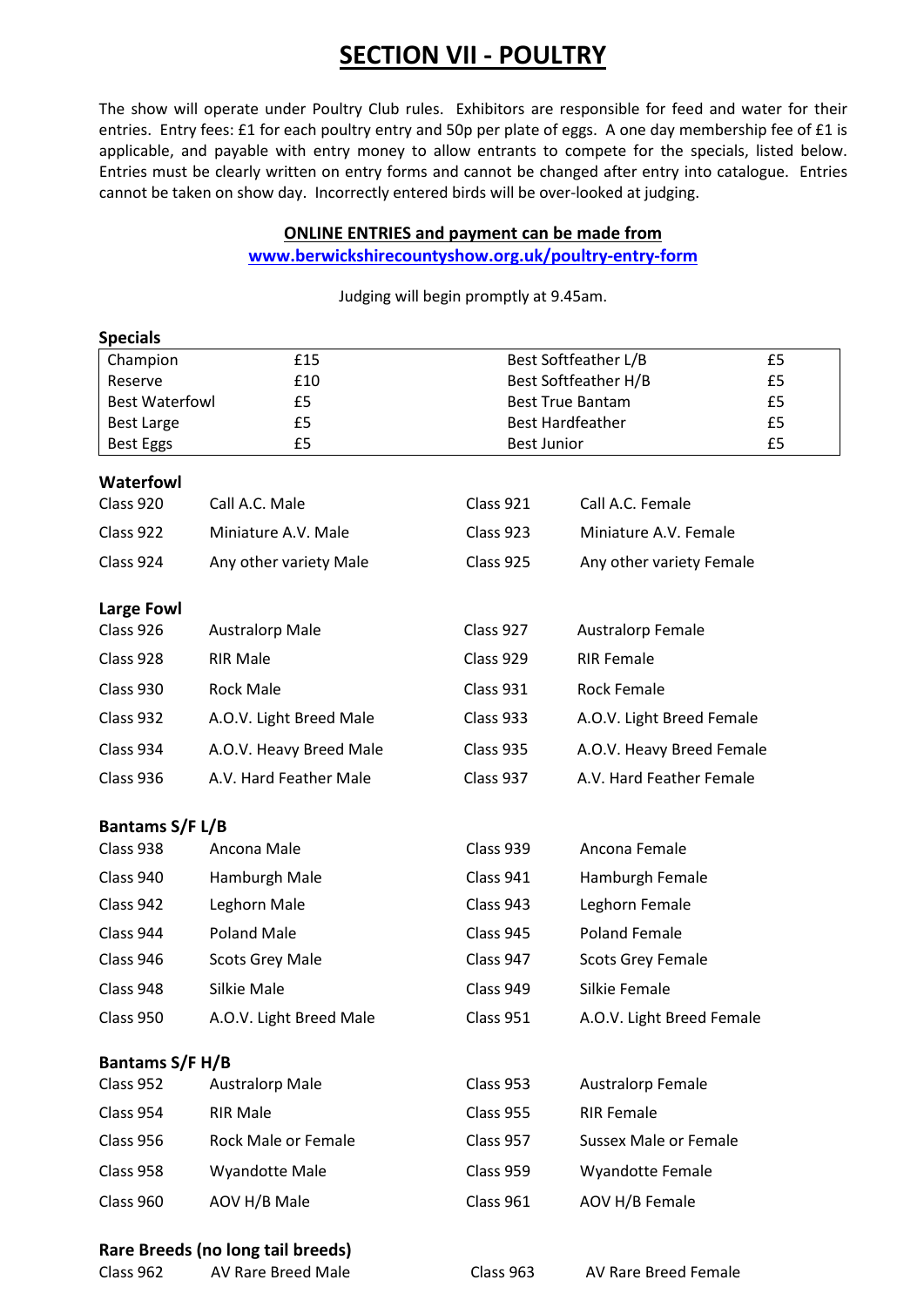| <b>Bantams True</b> |                                |                                        |                                          |
|---------------------|--------------------------------|----------------------------------------|------------------------------------------|
| Class 964           | <b>Belgian Male</b>            | Class 965                              | <b>Belgian Female</b>                    |
| Class 966           | Dutch Male                     | Class 967                              | <b>Dutch Female</b>                      |
| Class 968           | Pekin <b>Black</b> Male        | Class 969                              | Pekin Black Female                       |
| Class 970           | Pekin White Male               | Class 971                              | Pekin White Female                       |
| Class 972           | Pekin AOC Male                 | Class 973                              | Pekin AOC Female                         |
| Class 974           | Serama Male                    | Class 975                              | Serama Female                            |
| Class 976           | Rosecomb Male                  | Class 977                              | Rosecomb Female                          |
| Class 978           | Sebright Male                  | Class 979                              | Sebright Female                          |
| Class 980           | <b>AOV Male</b>                | Class 981                              | <b>AOV Female</b>                        |
| <b>Bantams H/F</b>  |                                |                                        |                                          |
| Class 982           | O.E.G Spangled Male            | Class 983                              | O.E.G. Spangled Female                   |
| Class 984           | OEG Black / Blue Male          | Class 985                              | OEG Black / Blue Female                  |
| Class 986           | AOC O.E.G Male                 | Class 987                              | AOC O.E.G. Female                        |
| Class 988           | Modern Male                    | Class 989                              | Modern Female                            |
| Class 990           | AOV H/F Male                   | Class 991                              | AOV H/F Female                           |
| <b>Juniors</b>      |                                |                                        |                                          |
| Class 992           | AV Large S/F M                 | Class 993                              | AV Large S/F F                           |
| Class 994           | AV Bantam S/F M                | Class 995                              | AV Bantam S/F F                          |
| Class 996           | AV Bantam H/F M                | Class 997                              | AV Bantam H/F F                          |
| Class 998           | AV Bantam True M               | Class 999                              | <b>Bantam True F</b>                     |
| <b>Eggs</b>         |                                |                                        |                                          |
| <b>Class 1000</b>   | 1 Bantam White                 | <b>Class 1001</b>                      | 1 Bantam Brown                           |
| <b>Class 1002</b>   | 1 Bantam AOC<br>3 Bantam Brown | <b>Class 1003</b><br><b>Class 1005</b> | 3 Bantam White                           |
| <b>Class 1004</b>   |                                |                                        | 3 Bantam AOC                             |
| <b>Class 1006</b>   | 1 Large Fowl White             | <b>Class 1007</b><br><b>Class 1009</b> | 1 Large Fowl Brown<br>3 Large Fowl White |
| <b>Class 1008</b>   | 1 Large Fowl AOC               |                                        |                                          |
| <b>Class 1010</b>   | 3 Large Fowl Brown             | <b>Class 1011</b>                      | 3 Large Fowl AOC                         |
| <b>Class 1012</b>   | 6 Large Any Colour             | <b>Class 1013</b>                      | 6 Bantam Any Colour                      |
| <b>Class 1014</b>   | 1 Waterfowl AC                 | <b>Class 1015</b>                      | 3 Waterfowl AC                           |
| <b>Class 1016</b>   | 1 Bantam Content               | <b>Class 1017</b>                      | 1 Large Fowl Content                     |
| <b>Class 1018</b>   | 1 Bantam External & Content    | <b>Class 1019</b>                      | 1 Large Fowl External & Content          |
| <b>Class 1020</b>   | 1 Waterfowl External & Content |                                        |                                          |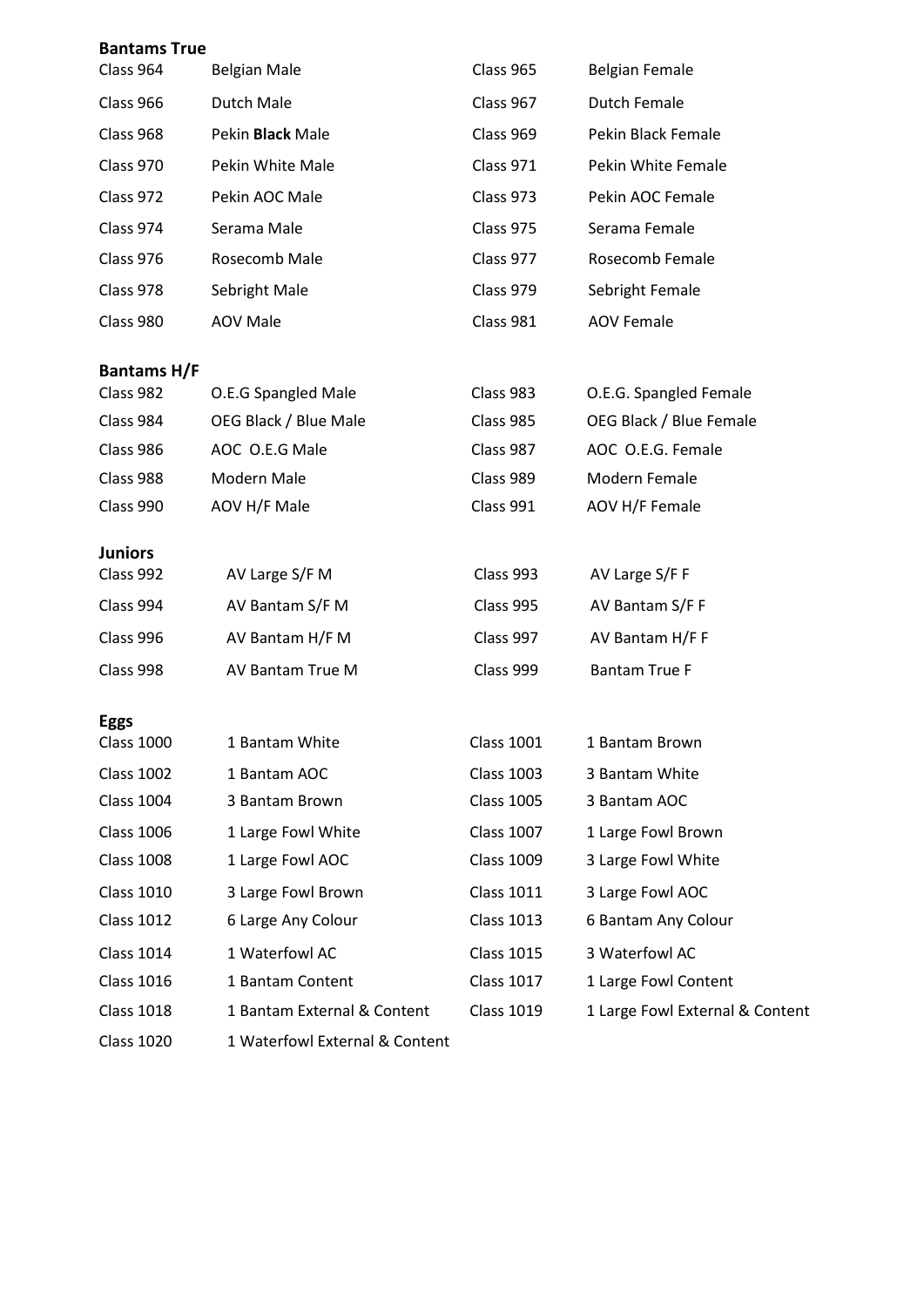# **SECTION IX - VINTAGE RALLY**

All are invited to take part in the main ring parade. **Please be specific on the entry form which class you wish to enter for cataloguing purposes. Berwickshire Agricultural Association offer £10 for the Best Exhibit in the Vintage Tractors, £10 for Best exhibit in the Classic Tractors and £10 for the Best Classic Car exhibit.**

> **ONLINE ENTRIES and payment can be made from [www.berwickshirecountyshow.org.uk/vintage-entry-form](http://www.berwickshirecountyshow.org.uk/vintage-entry-form)**

**Class 1020** Vintage and Classic Tractor (Petrol, Paraffin & Diesel)

**Class 1021** Classic Cars

# **SECTION X - BERWICKSHIRE CROP COMPETITION**

Open to post codes TD10, TD12, TD11, TD14 Sponsored by: Neil Thompson & BASF Open to members of Berwickshire Agricultural Association

#### **Judged by: Jim Warnock of JDW Agri**

Entries by email to the Secretary by 30<sup>th</sup> June with contact number and class(es) entered. [dunsshow@btopenworld.com](mailto:dunsshow@btopenworld.com)

**Class 1022** Best field Winter Wheat

**Class 1023** Best field Spring Barley

**Class 1024** Best field of Winter Oilseed Rape

**Class 1025** Best field of Oats

**Class 1026** Best sward of grass

**Best Crop in Berwickshire** (Prize awarded)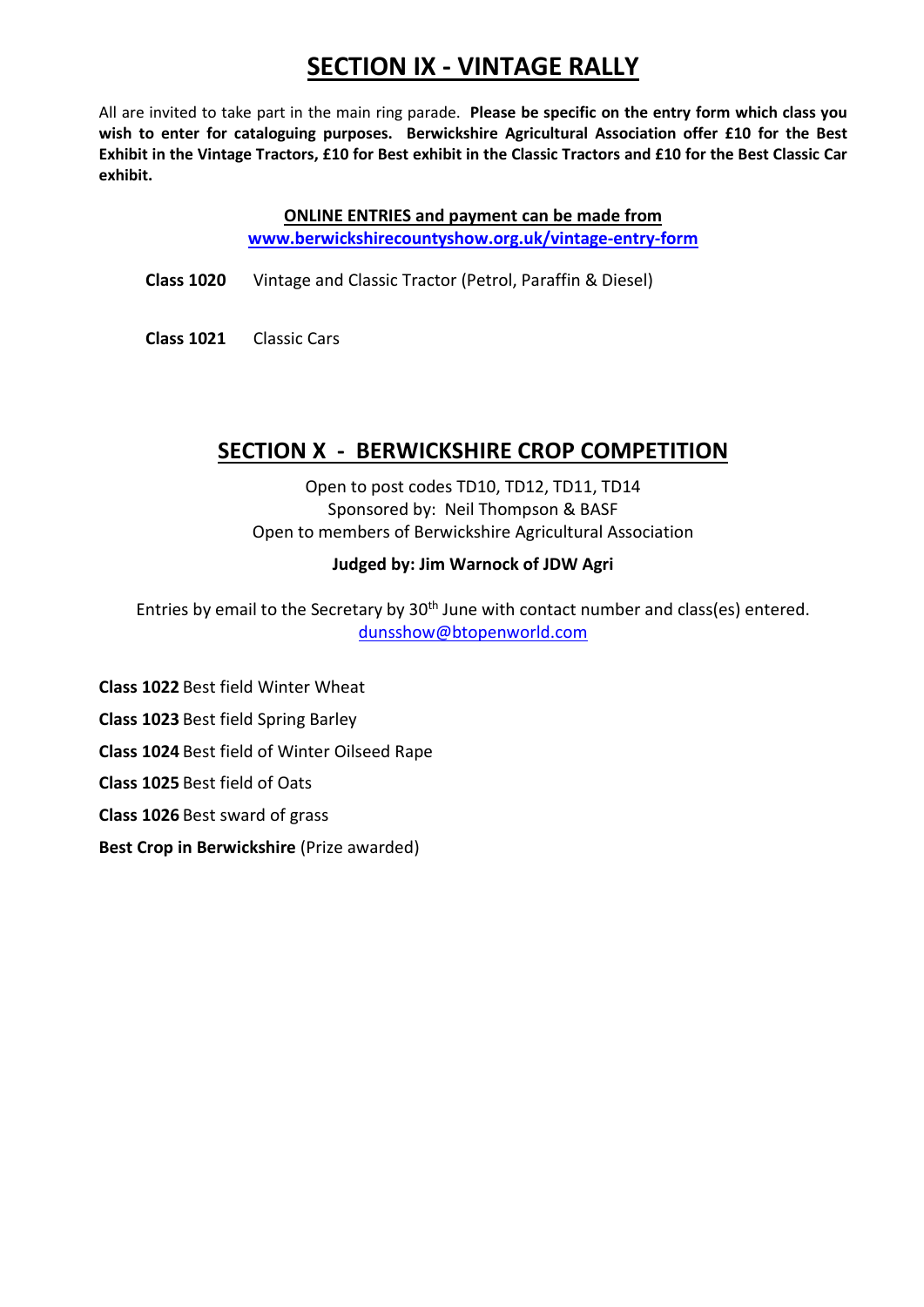BERWICKSHIRE AGRICULTURAL ASSOCIATION

# **INDUSTRIAL SECTION**

AND STICK DRESSING

# **COUNTY SHOW**

to be held in the

MAINS GATE PARK, DUNS

**On** 

Saturday 6th August 2022



**Farne Salmon are proud to sponsor the Make & Bake Section at the Berwickshire County Show**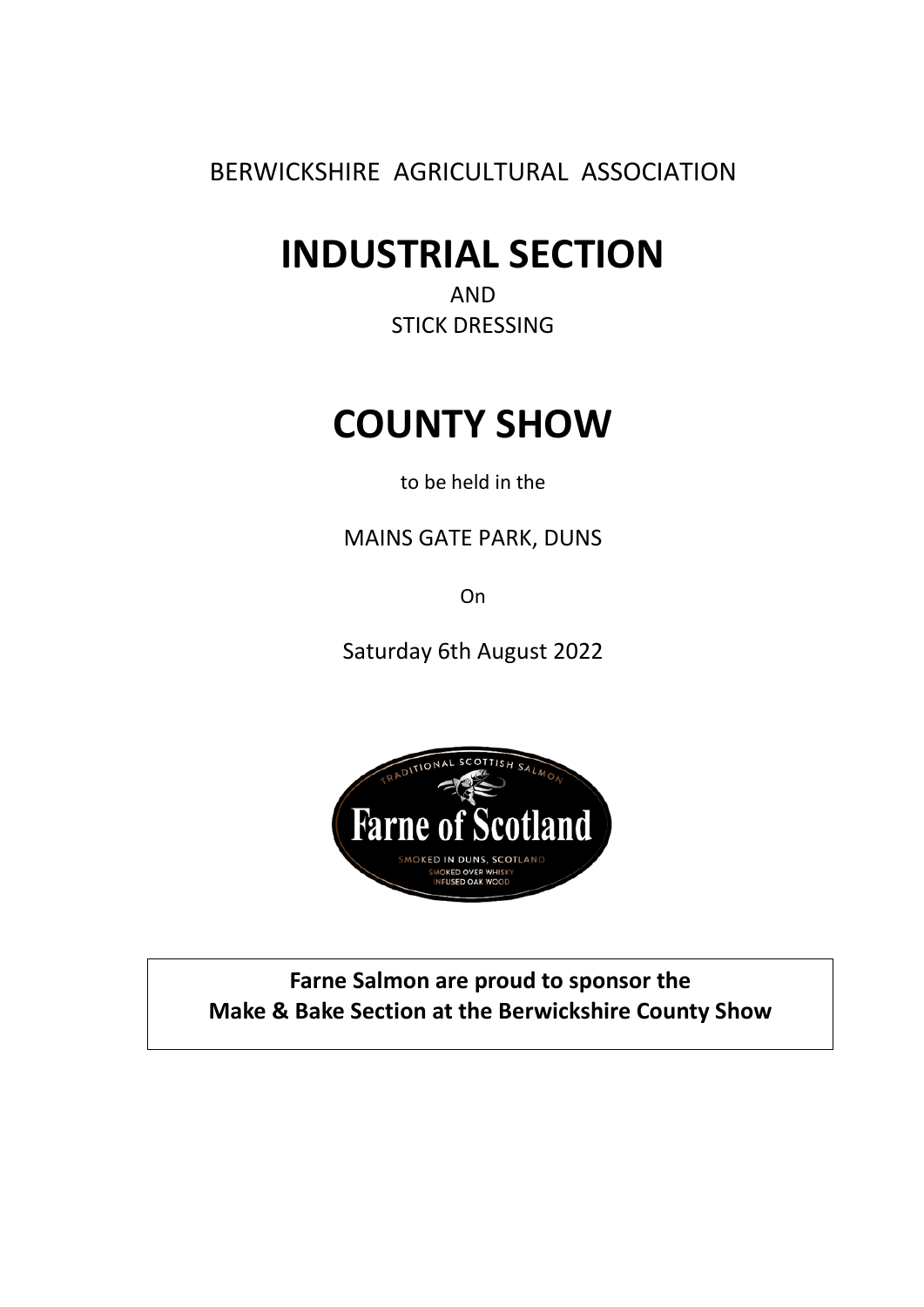# **INDUSTRIAL SECTION**

#### **President**

Emily Bewsey Anderson House, High Street, Ayton bewseys@live.co.uk

## **Vice President**

Fiona Hamilton Brownhall Lodge, Gordon Telephone: 01578 740234

#### **Secretaries**

Jen Logan Alemill, Eyemouth. TD14 5TG Email: jen@alemill.com Telephone: 07799621981

Anne Knox Greenburn Farm, Reston Telephone: 018907 61235

#### **Treasurer**

Fiona Hamilton Brownhall Lodge, Gordon Telephone: 01578 740234

### **Minute Secretary**

Joany Cook, Eden House, South Street, Gavinton

# **Raffle Organiser**

Janie Orr

## **Committee**

Jac Neill, Rieke Hettrick, Catherine Dixon, Janet Walker, Heather Borthwick, Kerry Constable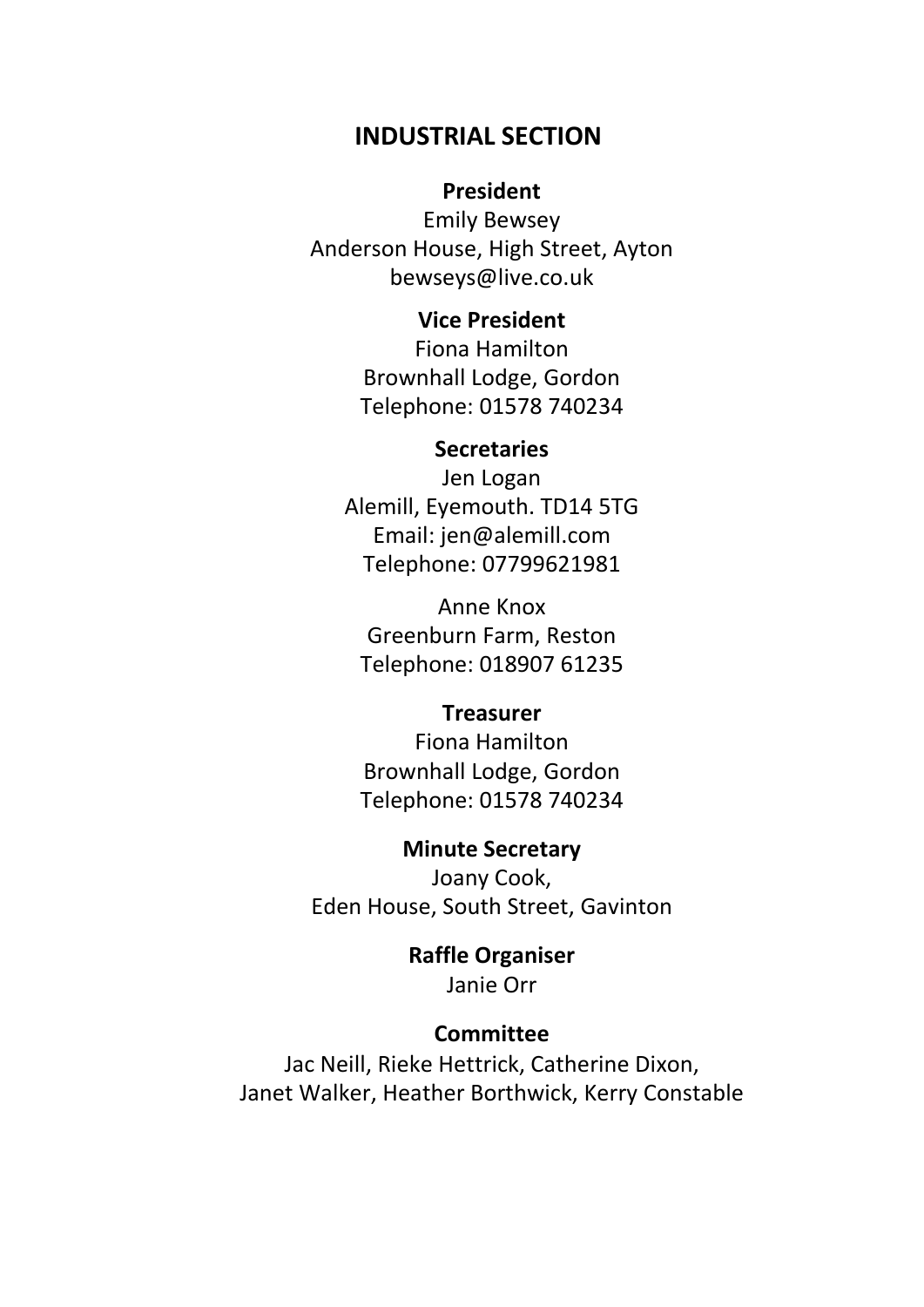# **PRIZE LIST**

The presentation of Cups will take place at 4.00pm

SILVER ROSE BOWL: Awarded with a prize of £10.00 to the competitor gaining most points over all sections.

HELEN LONGMUIR MEMORIAL QUAICH: Awarded with a prize of £5.00 to the competitor gaining the second highest points over all sections.

BEST OVERALL EXHIBIT IN SHOW: Awarded a prize of £15.00

HOMECRAFT SHIELD: Awarded to the S.W.I. Branch whose members collectively gain most points.

BERWICKSHIRE AGRICULTURAL ASSOCIATION (Industrial Section) CHALLENGE CUP: Awarded to the S.W.I. Branch whose members collectively gain second highest points.

BERWICKSHIRE AGRICULTURAL ASSOCIATION (Industrial Section) CHALLENGE CUP: Awarded to the S.W.I. Branch with 20 members or less who collectively gain most points.

#### **TROPHIES FOR INDIVIDUAL SECTIONS**

| <b>STEEL CUP</b>    | Farm Produce                            |
|---------------------|-----------------------------------------|
| <b>BAILLIE CUP</b>  | Jams, Preserves and Confectionery       |
| <b>WIGHTMAN CUP</b> | <b>Baking</b>                           |
| <b>MITCHELL CUP</b> | Hand-Knitting                           |
| <b>ELSPETH CUP</b>  | Miscellaneous                           |
| <b>FORREST CUP</b>  | <b>Flowers</b>                          |
| MOLE CUP            | Most Points in Under 25 Section         |
| <b>MILLER CUP</b>   | <b>Stick Dressing</b>                   |
| PRENTICE TROPHY     | Stick Dressing (Best Stick in the Show) |

Winners in each section will each receive a certificate

Points Awarded: 1st 5 points; 2nd 3 points; 3rd 1 point

In the event of a tie the winner will be the competitor with the highest awards

All silver cups will be retained for one year.

Prize money MUST be collected in the Tent between 4.30pm and 5.00pm otherwise it will be donated back to show funds.

> Prize winners should present their tickets to receive their prize money **1st** £2.00 **2nd** £1.00 **3rd** 50p Children's Classes: **1st** £1.00 **2nd** 50p **3rd** 20p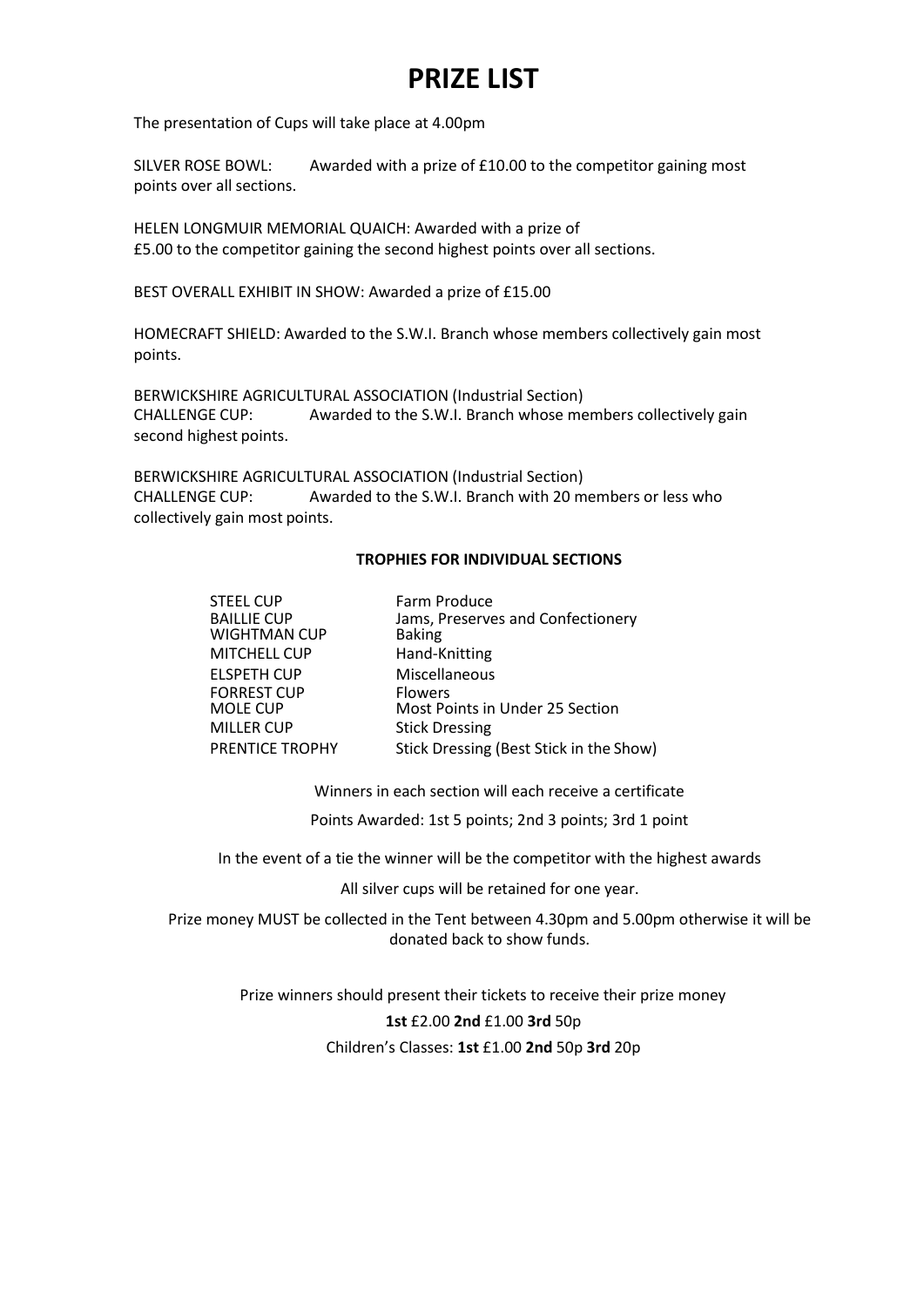#### **RULES**

- 1. Email or cash entries can pay on the day. Postal entries (cheques only) to reach Jen Logan, by Saturday 27th July. Members of SWI must state the branch to which they belong on entry form.
- 2. On the day of the show, computer generated labels with your name/number and the class you have entered will be handed to competitors. These can then be secured to exhibits in the usual way.
- 3. Only one entry allowed in all classes, except in Stick classes where no more than three entries are allowed.
- 4. Articles in the Handicraft classes must be the bona fide work of the competitor and completed within the last year. In the stick dressing—Class 79\* 'a novice' has never won 1st place in any competition.
- 5. **Any younger age group is allowed to compete in the new 'Under 25 Years' section**.
- 6. The Committee is not responsible for exhibits.
- 7. Exhibits must be staged by 10.00am and should be uplifted between 4.30pm-5.00pm or risk disposal.
- 8. Entry Money: **30p per entry**. Competitors with fifteen or more entries will receive a free admission ticket to the Showground. **Please submit entries early giving plenty of time for your free admission ticket to be posted out to you.**
- 9. The judges decision is final.

#### *Due to the risk of contamination we do not recommend that show items be consumed.*

**There will be a Sales Table of Farm Produce, Home Baking, Flowers etc., within the Tent during the afternoon. Contributions will be gratefully received. These may be sent to any Committee member or donated on the day of the show.**

**The Stewarding on the entry gates has changed in the past few years and you may be expected to pay or show entry passes etc. You will be given a handstamp/pass to allow you free entry if you return later in the day. The committee apologizes if this cases any inconvenience.**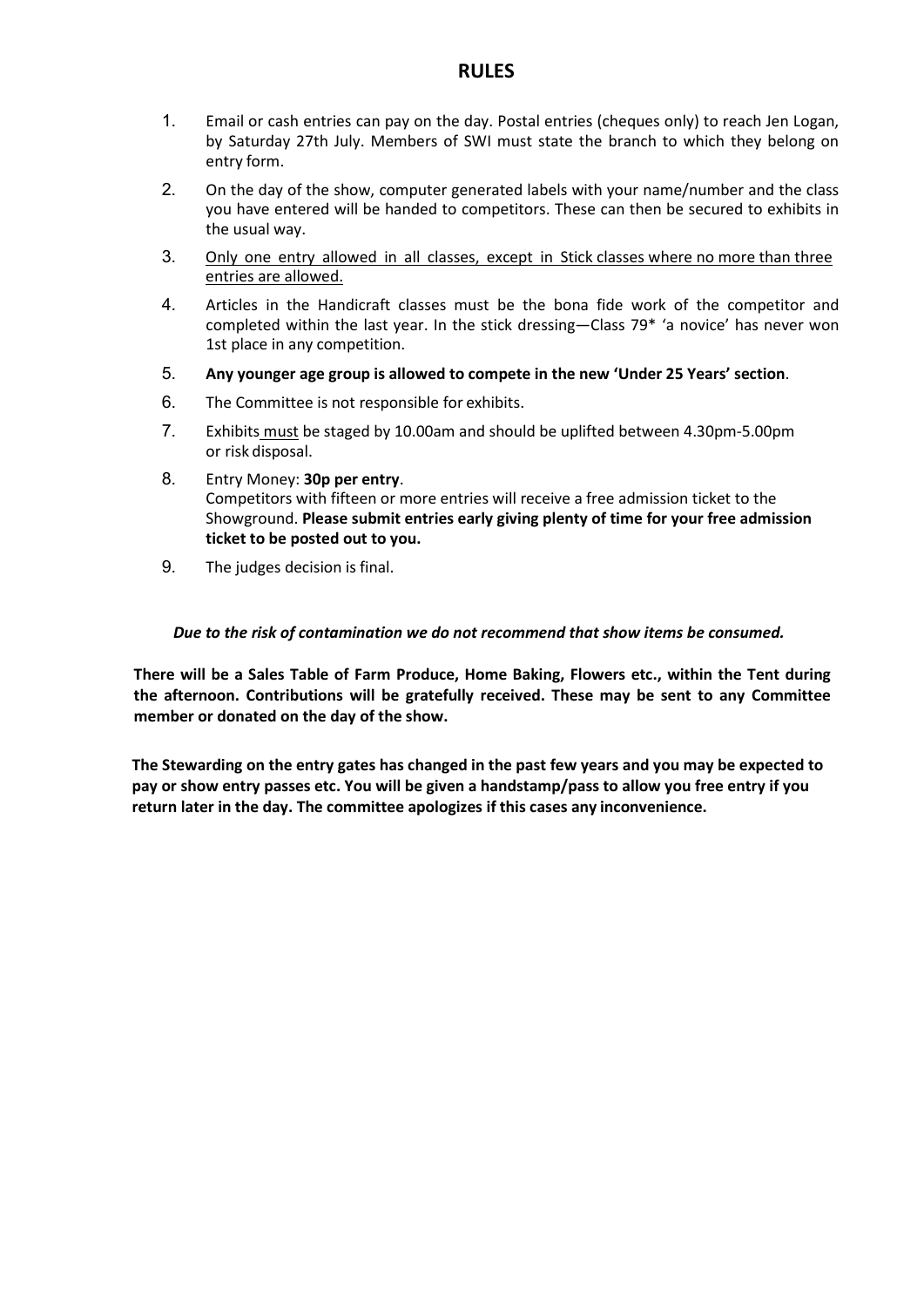# **SCHEDULE OF CLASSES**

#### **FARM PRODUCE FLOWERS**

- 1. Six Home-Produced Hens' Eggs (any colour) 52. Ladies Corsage & Gents Buttonhole<br>2. Five Herbs in a Jar 6. San Archives 2. A Vase of Bought Flowers, costing £
- 
- 
- 4. A small dish of Coleslaw<br>5. A Filo Pastry Parcel
- 
- 
- 7. An individual Sweet using Lemon

#### **JAMS, PRESERVES AND CONFECTIONERY UNDER 25 YEARS**

- 8. Jar of Raspberry Jam 59. Three Cheese Scones
- Jar of Strawberry Jam
- 10. Jar of Jam—any other variety 61. Three decorated Jammy Dodgers
- 
- 11. Jar of Marmalade 62. A Sporting Photo<br>12. Jar of Jelly—any variety 12. Jar of Jelly—any variety **JUNIOR—AGE 11 - 15 YEARS**
- 13. Jar of Chutney—any variety (Wax disc & screw lid allowed)
- 14. A small jar of Pesto 64. An Animal Photo
- 15. A Bottle of Cordial 65. Three pieces Brownie
- 16. Small Glass of Homemade Liqueur
- 17. Four Petite Fours<br>18. Four pieces of Ta
- Four pieces of Tablet

- 19. Three Fruit Scones **66. A Paper Aeroplane**
- 20. Three Savoury Scones<br>
21. Three Dropped Scones<br>
21. Three Dropped Scones<br>
68. Three squares of Firelighter–
- 
- 22. A Loaf of bread—any variety (bread maker allowed)
- 
- 24. Gingerbread (use a 2lb loaf tin)
- 25. Three Shortbread Biscuits 70. A Decorated Wooden Spoon
- 26. Three pieces of Malteser Traybake 71. A Decorated Digestive Biscuit 27. Three Empire Biscuits
- **Three Empire Biscuits**
- 
- 28. Three pieces of cooked Traybake<br>
29. A Vegetable Cake, (any vegetable, please specify) **STICK DRESSING**<br>
29. A Vegetable Cake, (any vegetable, please specify) 72. Stick with Plain Horn Handle A Vegetable Cake, (any vegetable, please specify)
- 30. A Victoria sandwich Cake—jam filled, not iced. 73. Stick with Fancy Horn Handle
- 
- 
- 33. Three decorated cup cakes 76. Thumb Stick made from Horn
- 34. An Eyemouth Tart recipe provided and the metal of the Tart 77. Wooden Thumb Stick, one piece or two 35. A Chocolate Swiss Roll
- 

#### **HAND KNITTING**

- 
- 37. A Knitted pair of wrist warmers
- 38. A Knitted Teacosy with a Royal theme
- 39. A Knitted Tank Top
- 40. Special Care Baby Hat—(to be donated to BGH)
- 41. Favourite Egg Cup
- 42. Any item using Ribbons & Beads
- 43. Best use of a Fat Quarter.
- 44. A Congratulations Card
- 45. An Item in Cross Stitch
- 46. A Gift Wrapped Bottle
- 47. A Draft Excluder any craft
- 48. An item in any other craft not specified
- 49. A Painting—any medium
- 50. A Rainbow themed Photo
- 51. "Iconic Scotland" Photo
	- (Both photos not exceeding 5" x 7" Unmounted and unframed)

- 
- 53. A Vase of Bought Flowers, costing £5 or less (receipt
- to be displayed)<br>54. A Single Rose
- 3. A Wedge of Quiche 54. A Single Rose (1999) 8-4. A Single Rose (1999) 8-4. A Single Rose (1999) 9-4. A Single Rose (1999) 9-4. A Single Rose (1999) 9-4. A Single Rose (1999) 9-55. A Vase of Sweet Peas
	- 56. "Here Comes the Bride" arrangement—accessories allowed
- 6. A small dish of Pate 57. Arrangement incorporating a horseshoe
	-

- (State age when entering)
- 
- 
- 
- 

- (State age when entering)<br>63. A Christmas Decoration—any craft
- 
- 
- **BAKING JUNIOR—AGE 6 - 10 YEARS** (State age when entering)
	-
	-
- 21. Three Dropped Scones **68. Three squares of Firelighter—recipe provided**

# 23. A Malt Loaf **JUNIOR—AGE 5 & UNDER**

- (State age when entering)<br>69. A Handprint Picture
- 
- -

- 
- 
- 31. Three Jam Tarts 74. Stick with Plain Wood Handle
- 32. Three meringue shells 75. Stick with Fancy Wood Handle
	-
	-
- 35. A Chocolate Swiss Roll 78. Leg Cleek Stick, Horn or Wood
	- 79. Wood or Horn Stick, made by a Novice
- 36. A Crocheted Item using wool **80. MEN'S BAKING SECTION —** A Gingerbread-made in 2lb loaf tin, liner allowed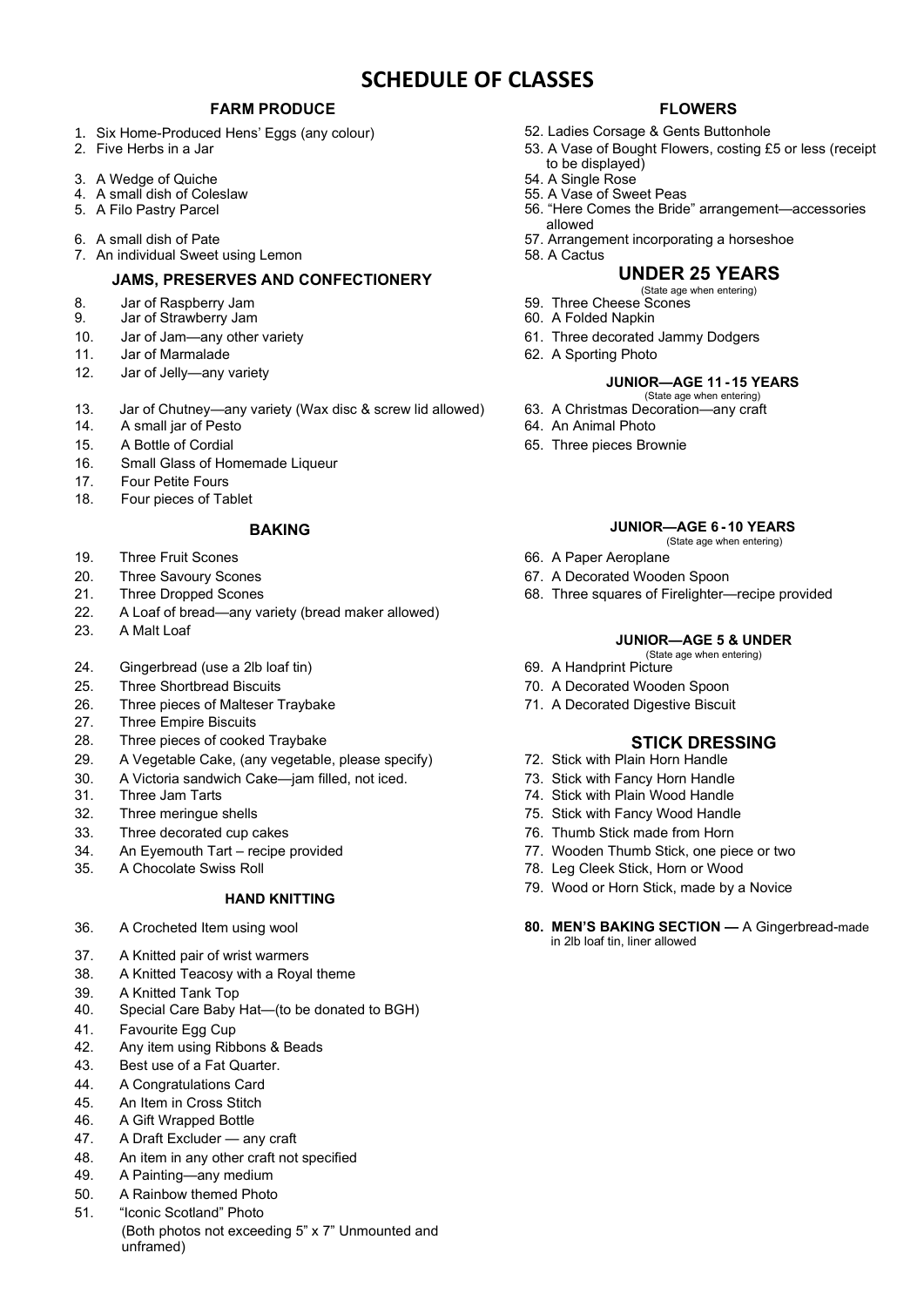# **BERWICKSHIRE AGRICULTURAL ASSOCIATION**

# **INDUSTRIAL SECTION**

### **ENTRY FORM**

### **Entries to be forwarded by Monday 1st August, 2022**

(Please no cash in the post – it falls out of the envelopes!)

| Name:                        |                                 |  |
|------------------------------|---------------------------------|--|
| Address:                     |                                 |  |
| Tel No                       |                                 |  |
| Email:                       |                                 |  |
| <b>Number of Entries:</b>    | Cheque Enclosed:<br>(30p/class) |  |
| Cash (to pay on the<br>day): | Branch of S.W.I                 |  |

**Please note**: On the day of the show a computer generated label with your name/number will be handed to you for every class you have entered. These can then be secured to your exhibits in the usual way.

# **If you have 15 or more entries please allow enough time for your entry form to be processed and free entry ticket to be returned to you in the post (2nd class) before show day.**

Postal entries, together with cheque only, (made payable to B.A.A Industrial Section) should be sent to: Mrs Jen Logan, Alemill, Eyemouth. TD14 5TG

#### **Email entries to: [industrialsection@gmail.com](mailto:industrialsection@gmail.com)**

Pay on the day if entering by email or cash postal entry. Please expect an email confirmation advising we have received your entries.



Duns Show Industrial Section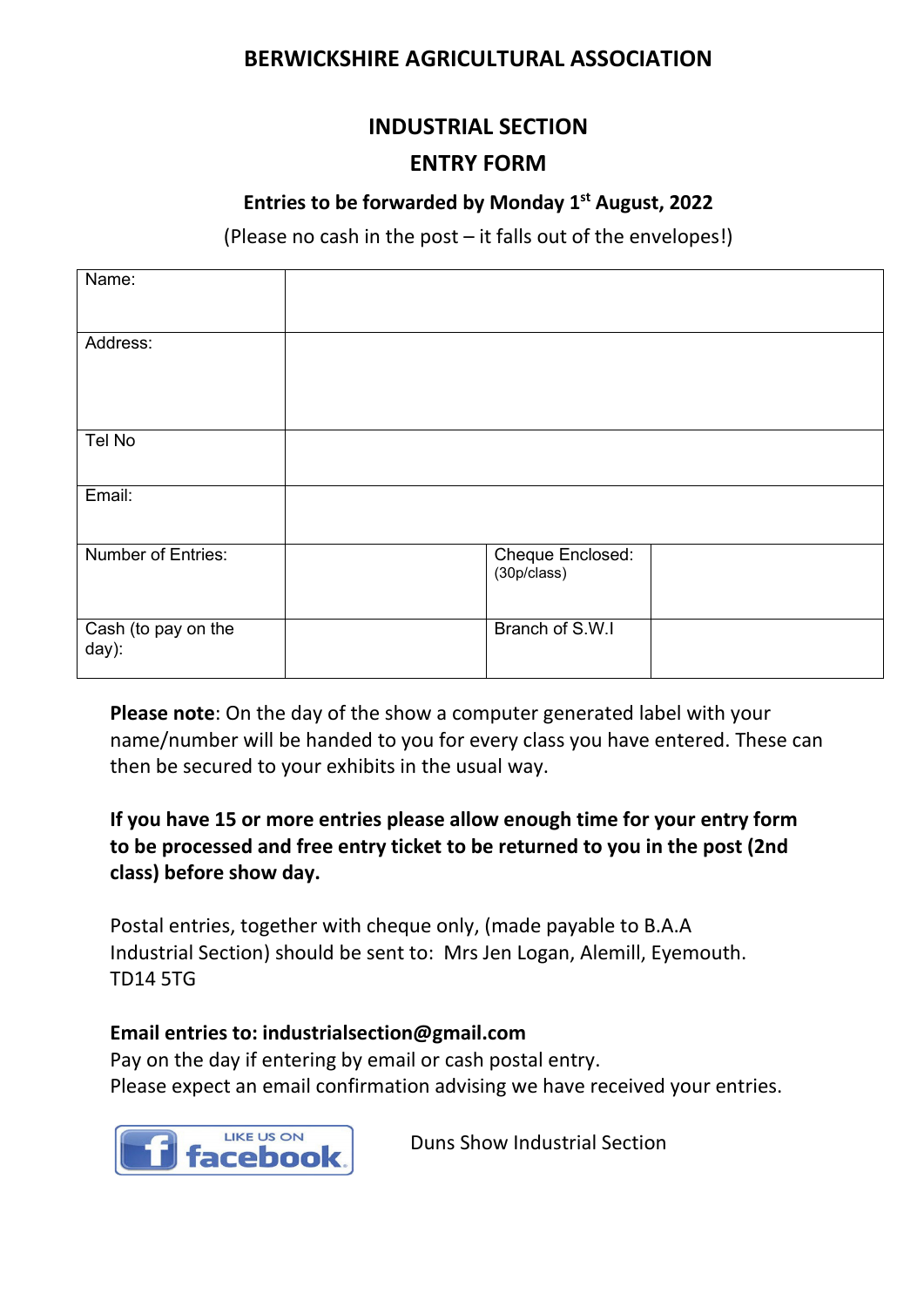| <b>CLASS NUMBER</b> | <b>ARTICLE</b> |
|---------------------|----------------|
|                     |                |
|                     |                |
|                     |                |
|                     |                |
|                     |                |
|                     |                |
|                     |                |
|                     |                |
|                     |                |
|                     |                |
|                     |                |
|                     |                |
|                     |                |
|                     |                |
|                     |                |
|                     |                |
|                     |                |
|                     |                |
|                     |                |

Under the GDPR legislation the BAA Industrial Section would like to make you aware that the personal information that you provide on this entry form will only be used to contact you by phone, post or email in relation to your show entries. The BAA industrial Section will not share your information with any third parties for marketing purposes. The information you provide will be held securely by the committee secretary. The committee may use this information to send schedules for future shows. Please let the show secretary know if you do not want to be contacted in this way.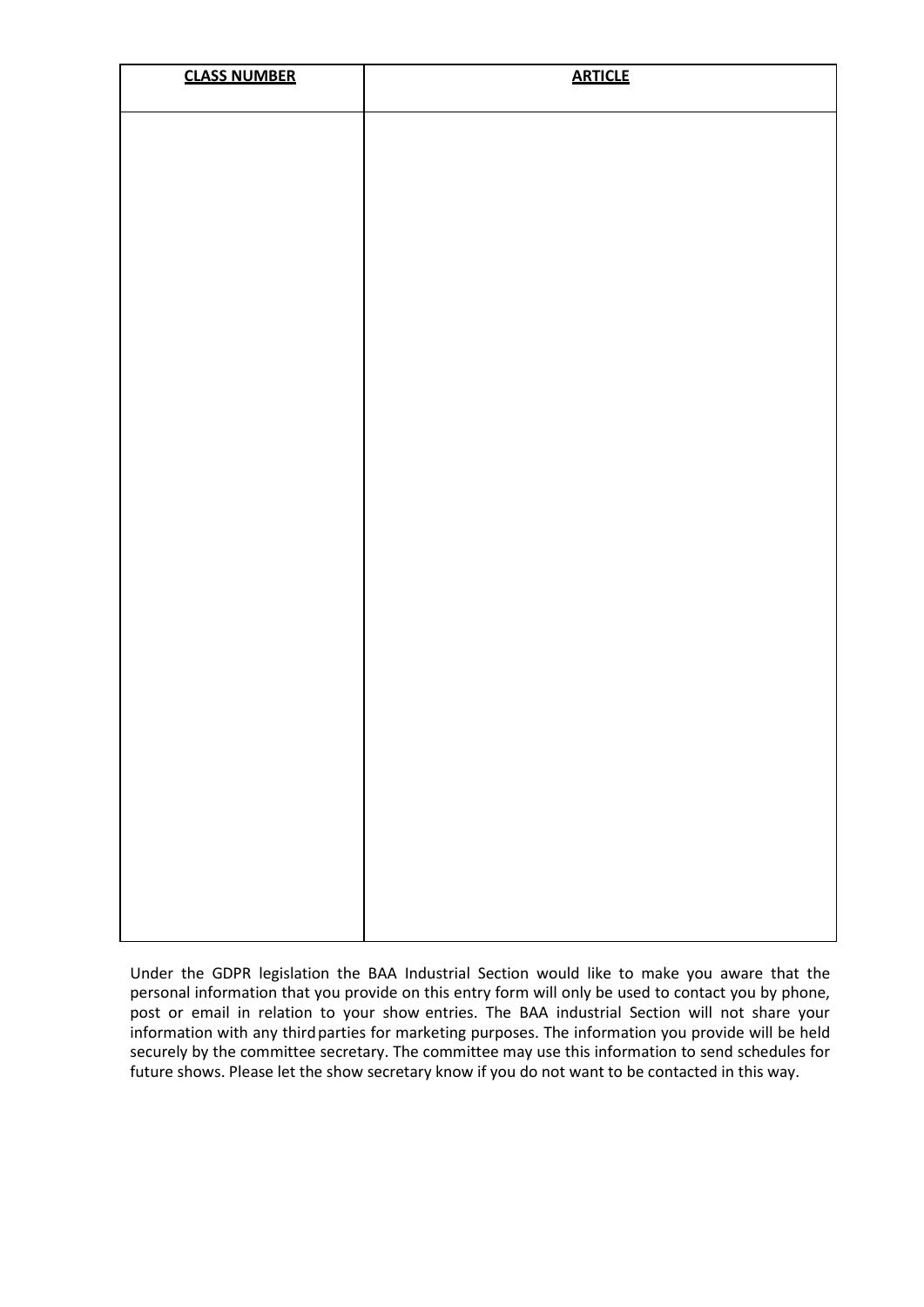oz currants oz coconut oz cherries oz raisins oz chopped walnuts Small teacup of sugar 1 beaten egg oz marg (melted)

Line a sandwich tin with shortcrust pastry. Mix the fruit, sugar, melted marg and beaten egg. Pour the mixture into the tin. Bake in a moderate oven (180C) for approx. 30 mins. Cover with water icing while still hot.

# **CLASS 68** 3 SQUARES OF FIRELIGHTER

100g Butter

100g

Marshmallows

100g Plain Toffee

Rice Crispies

Melt the butter, marshmallows and toffee slowly together in quite a large pan, stirring frequently. When it is all melted add some rice crispies and mix around. Keep adding crispies and mixing until the toffee mixture is just coating all the crispies.

Turn out into a tray which measures approx. 18cm x 27cm x 3cm. The mixture should more or less fill the tin. When cool cut into squares about 5cm x 5cm. Bring 3 squares to the show on a paper plate.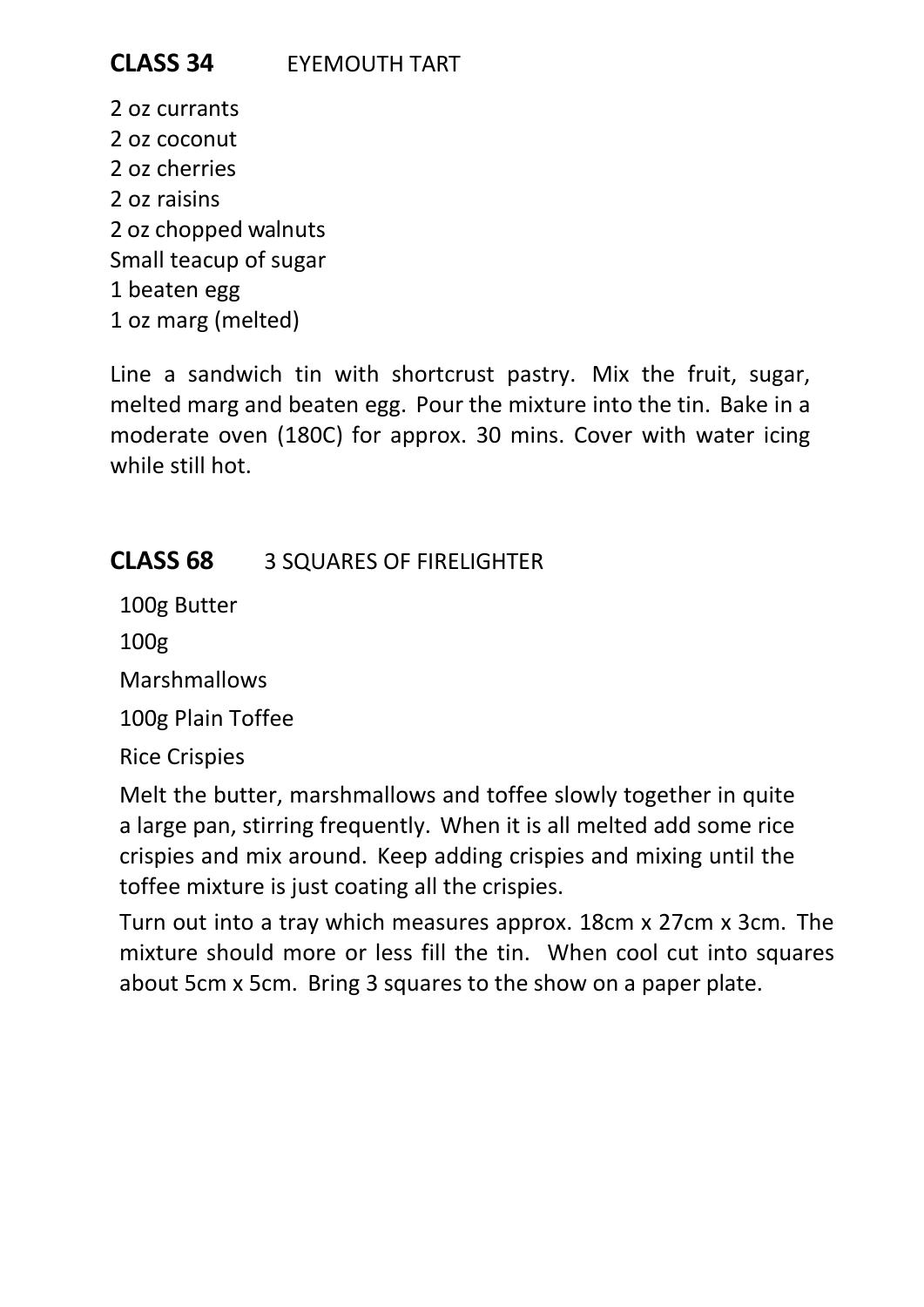# **BERWICKSHIRE AGRICULTURAL ASSOCIATION**

# **MEMBERSHIP APPLICATION FORM**

I/We would like to apply for membership of the Berwickshire Agricultural Association.

| Name:      |  |
|------------|--|
| Address:   |  |
| Post Code: |  |

| Individual Membership @ £15 per person       |  |
|----------------------------------------------|--|
| DONATION (optional)                          |  |
| <b>TOTAL REMITTANCE ENCLOSED</b>             |  |
| <b>BACS Remittance Details:</b>              |  |
| Sort Code: 83-18-40 Account Number: 00615495 |  |

Membership fees are renewable annually on 1st January and should be forwarded to The Secretary or paid by BACS:

Natalie Cormack Dairy Cottage Tower Road Ayton Berwickshire TD14 5QX

Cheques should be made payable to: **Berwickshire Agricultural Association**